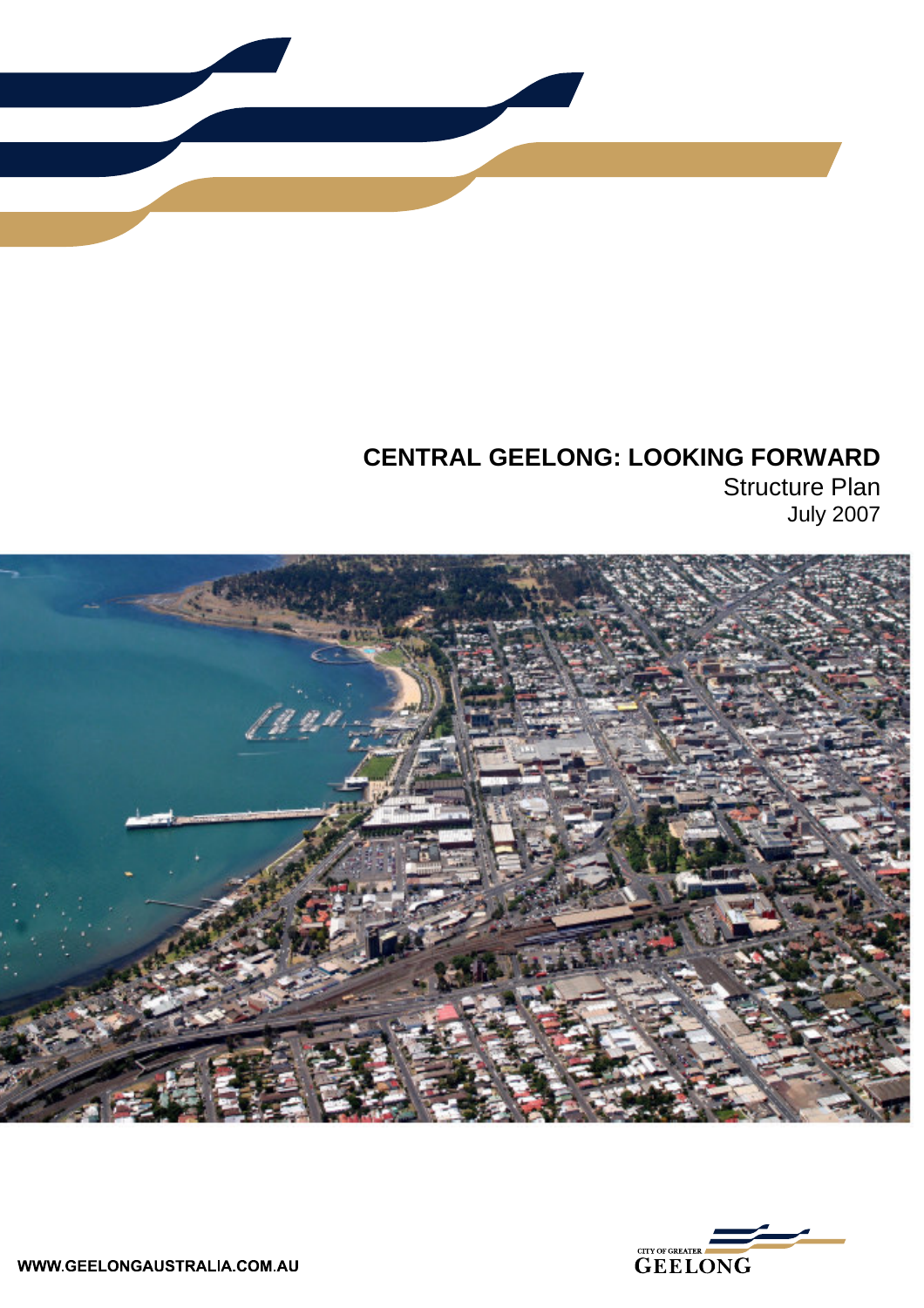



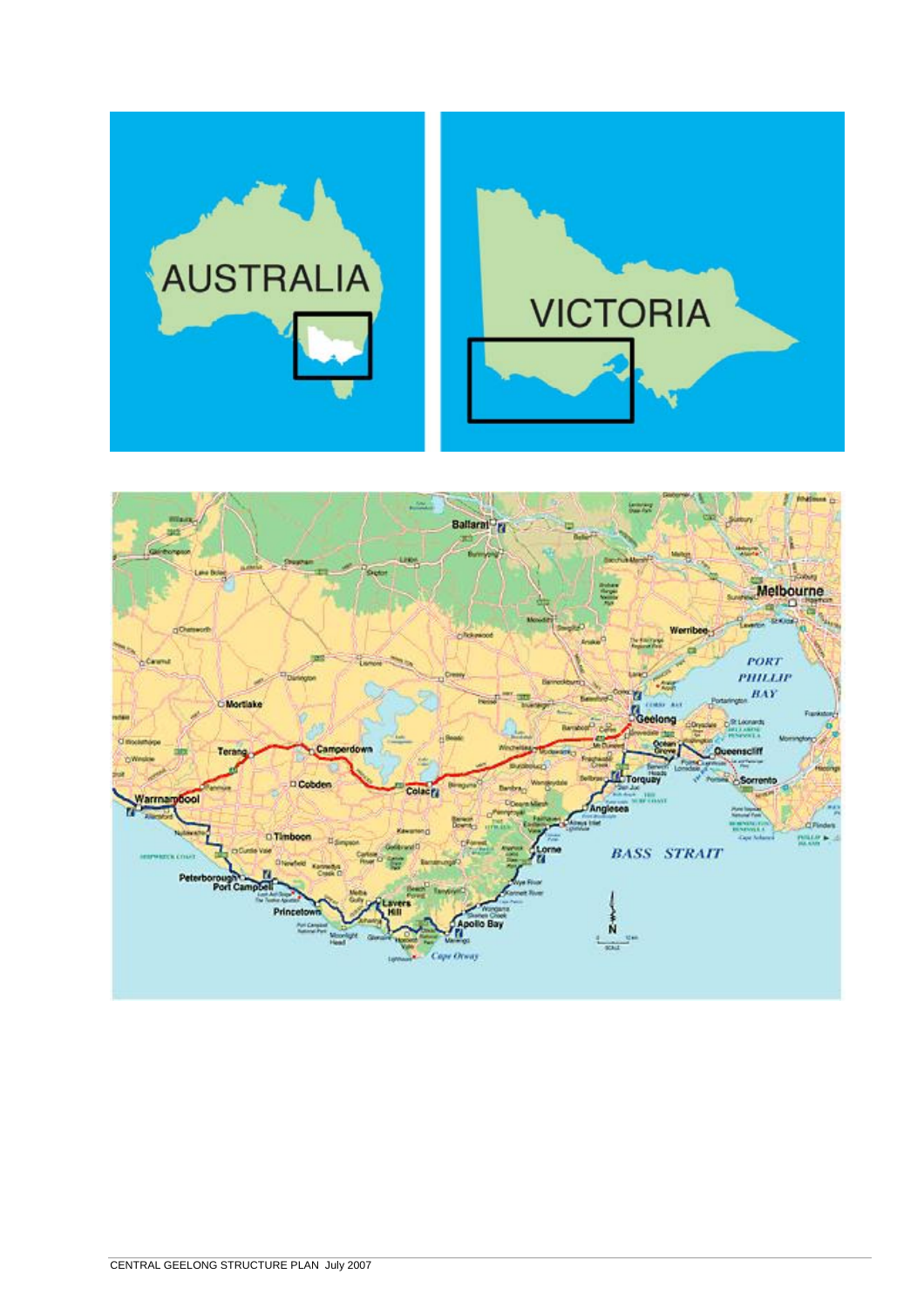## **TABLE OF CONTENTS**

| $\mathbf 1$    |       |  |  |  |  |  |
|----------------|-------|--|--|--|--|--|
|                |       |  |  |  |  |  |
|                | 1.2   |  |  |  |  |  |
|                | 1.3   |  |  |  |  |  |
|                |       |  |  |  |  |  |
| $\overline{2}$ |       |  |  |  |  |  |
| 3              |       |  |  |  |  |  |
|                |       |  |  |  |  |  |
|                | 3.1.1 |  |  |  |  |  |
|                |       |  |  |  |  |  |
|                | 3.1.3 |  |  |  |  |  |
|                | 3.1.4 |  |  |  |  |  |
|                | 3.1.5 |  |  |  |  |  |
|                | 3.1.6 |  |  |  |  |  |
|                | 3.1.7 |  |  |  |  |  |
|                | 3.1.8 |  |  |  |  |  |
|                | 3.1.9 |  |  |  |  |  |
|                |       |  |  |  |  |  |
|                |       |  |  |  |  |  |
|                |       |  |  |  |  |  |
|                |       |  |  |  |  |  |
|                |       |  |  |  |  |  |
|                |       |  |  |  |  |  |
|                |       |  |  |  |  |  |
|                |       |  |  |  |  |  |
|                |       |  |  |  |  |  |
|                |       |  |  |  |  |  |
|                |       |  |  |  |  |  |
|                |       |  |  |  |  |  |
|                |       |  |  |  |  |  |
|                |       |  |  |  |  |  |
|                |       |  |  |  |  |  |
|                |       |  |  |  |  |  |
|                | 3.3.3 |  |  |  |  |  |
|                |       |  |  |  |  |  |
|                | 3.4.1 |  |  |  |  |  |
|                | 3.4.2 |  |  |  |  |  |
|                |       |  |  |  |  |  |
| 4              |       |  |  |  |  |  |
|                |       |  |  |  |  |  |
| 5              |       |  |  |  |  |  |
| 6              |       |  |  |  |  |  |
| $\overline{7}$ |       |  |  |  |  |  |
|                |       |  |  |  |  |  |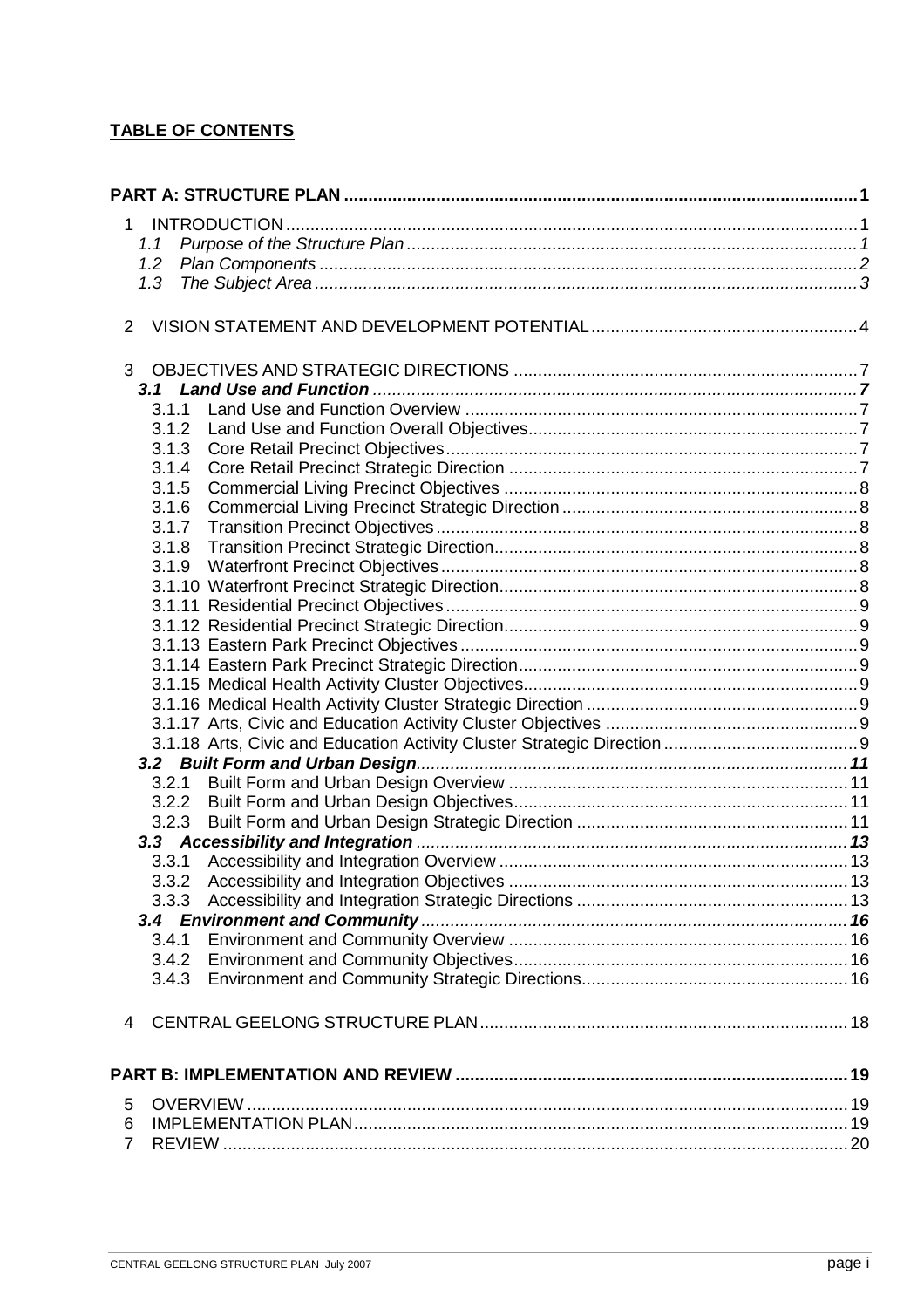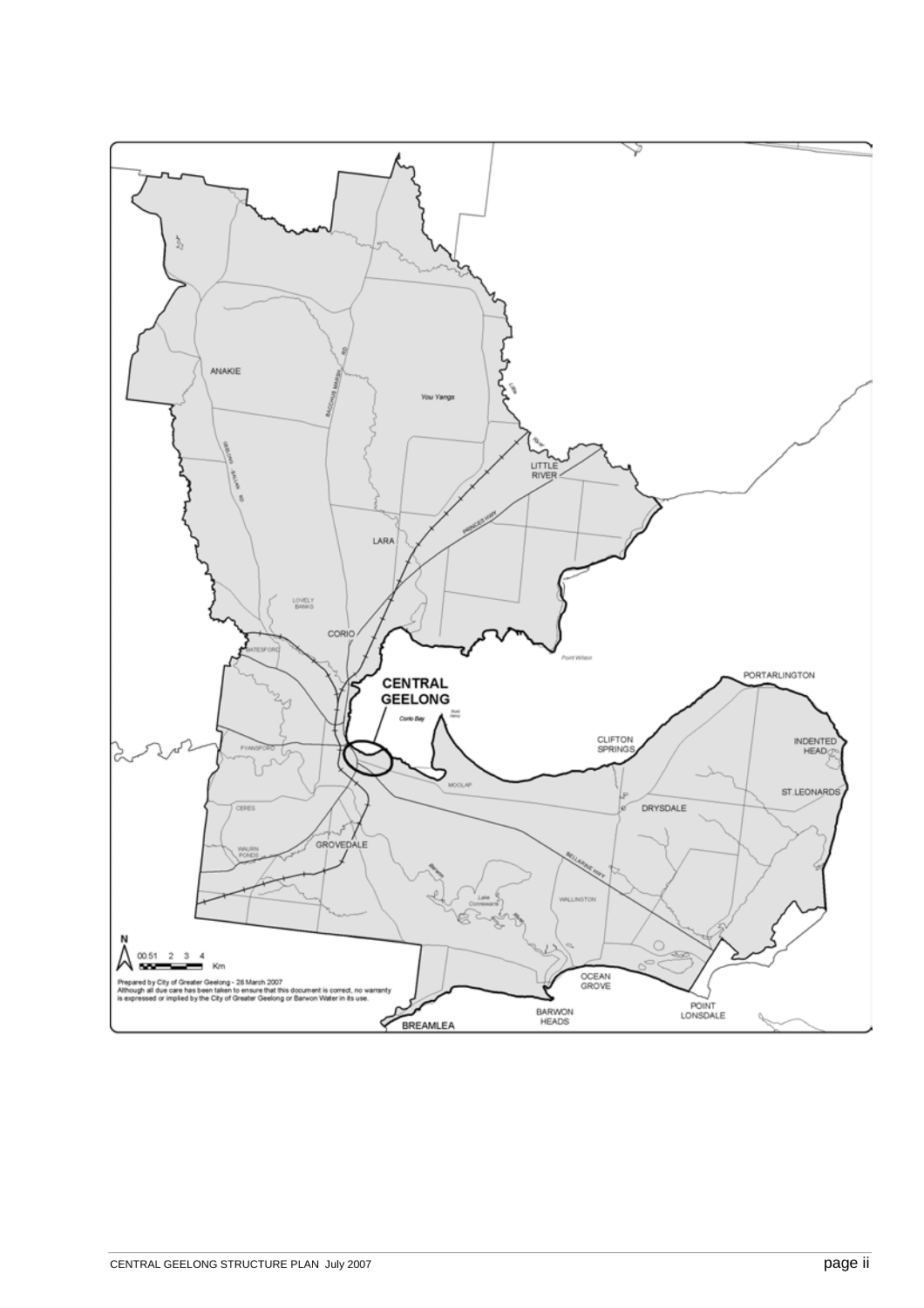# **PART A: STRUCTURE PLAN**

## **1 INTRODUCTION**

The Central Geelong Structure Plan has been prepared to provide a planning and design framework for the city for the next 20 years. It is intended to provide the foundation for a significant urban revitalisation project of Central Geelong in line with Council objectives and State Government policy and supporting initiatives including the Transit City program.

The Structure Plan is intended to be a catalyst for urban growth and renewal by defining the preferred direction of future growth and articulating how this change will be facilitated and managed.

The Structure Plan has been informed by a comprehensive analysis of existing conditions, opportunities and constraints. It responds to these by setting a vision and strategic directions that will see Central Geelong reach its potential as a Waterfront city of international renown. The Structure Plan is supported by a implementation plan and review process to ensure it is translated into tangible outcomes.

## **1.1 Purpose of the Structure Plan**

The Department of Sustainability and Environment (DSE) defines structure planning as the process of developing an integrated framework for the development of an activity centre. The Structure Plan should give effect to the policies and objectives for activity centres as set by State Government and Council.

According to DSE's General Practice Note: "Structure Planning for Activity Centres" the integrated performance criteria for activity centres is to: .

#### **Social**

- $\Rightarrow$  improve the liveability (safety, convenience, comfort, aesthetics) of the area
- $\Rightarrow$  increase opportunities for social interaction and provide a focus for the community
- $\Rightarrow$  contribute to the area's natural, cultural and historical heritage
- $\Rightarrow$  make a wide range of services and facilities more accessible to all
- $\Rightarrow$  relate well to surrounding development. land uses and landscapes
- $\Rightarrow$  meet the needs of all segments of the population
- $\Rightarrow$  maintain or improve transport choice for all
- $\Rightarrow$  maintain or improve public health

#### **Economic**

- $\Rightarrow$  contribute to economic competitiveness of the network of centres that provides wide community benefit
- $\Rightarrow$  promote urban forms that minimise overall land and transport requirements
- $\Rightarrow$  ensure more efficient use of land and provision of infrastructure
- $\Rightarrow$  improve freight movement and business logistics
- $\Rightarrow$  improve business and employment opportunities

#### **Environmental**

- $\Rightarrow$  encourage the development of urban transport systems that will limit pollution from fossil fuels and reduce greenhouse gas emissions
- $\Rightarrow$  improve energy-efficient building design and layout
- $\Rightarrow$  limit the amount of waste generated for disposal off-site
- $\Rightarrow$  increase water conservation, including water-sensitive urban design
- $\Rightarrow$  control noise emissions to achieve reasonable levels near sensitive uses.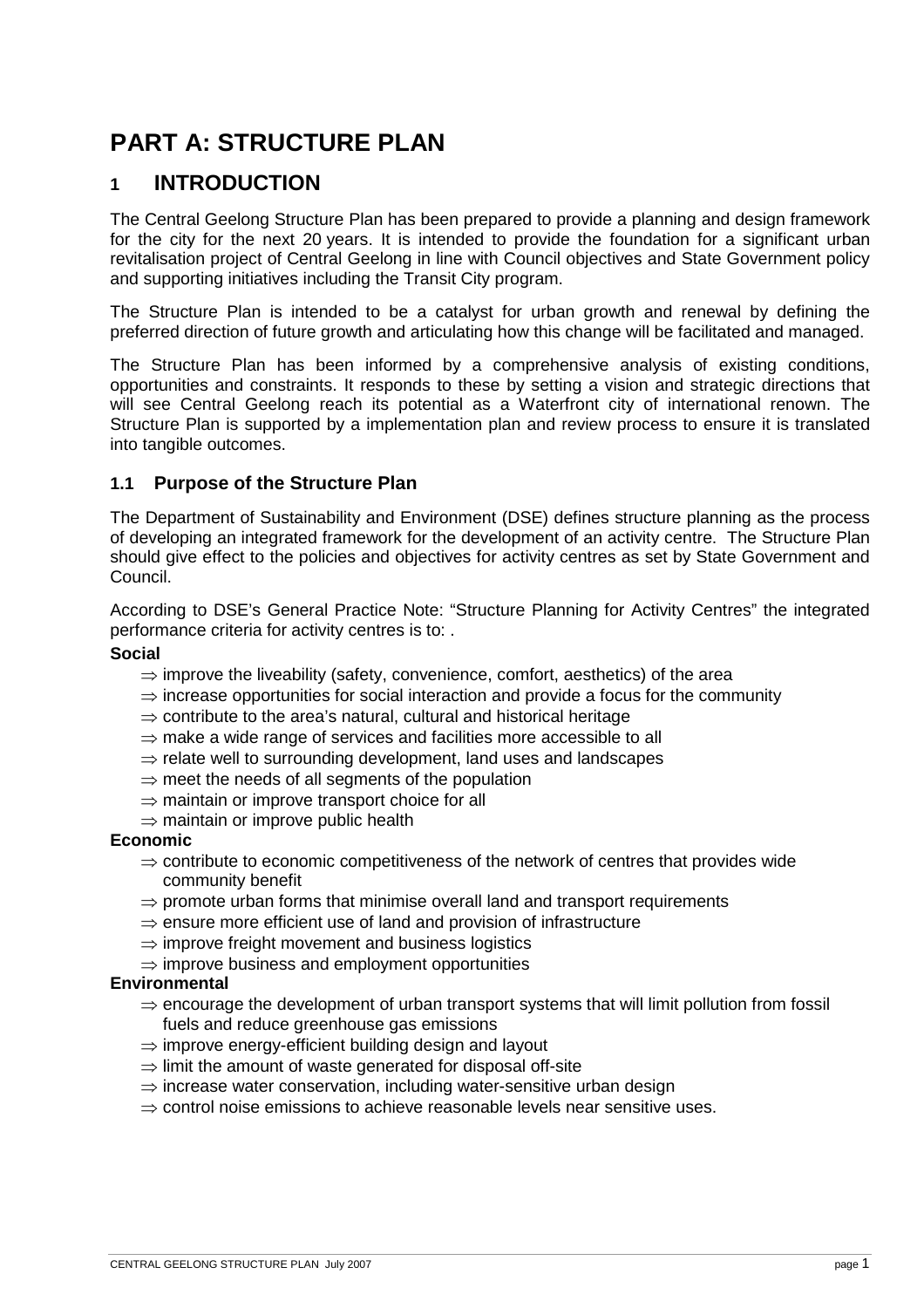Activity centres must be planned and developed to maximise their potential to create opportunities for investment, economic development and population growth. This of course needs to be balanced with the protection and enhancement of valued elements of the existing centre and the concerns and aspirations of the local community.

## **1.2 Plan Components**

The Central Geelong: Looking Forward Structure Plan comprises three parts of the wider **Looking Forward Strategic Plan**. **Part A** "Structure Plan," **Part B** "Implementation and Review" and **Part C** "Background Report."

**Part A** contains the Structure Plan, which includes specific objectives and strategic directions in response to the key issues identified in the Background Report. These are presented under the following themes:

- Land Use & Function
- Built Form and Urban Design
- Accessibility & Integration
- Environment & Community

**Part B** contains a program for implementing the Structure Plan including details relating to the review of existing planning policies and controls and the undertaking of further strategic work, including review of this Structure Plan.

**Part C** provides the foundation and contextual information for the Structure Plan and identifies the key issues, opportunities and constraints facing Central Geelong.

**Parts D and E** of the **Looking Forward Strategic Plan** comprise the Design and Development Guidelines and the Place Management Strategy which are yet to be developed.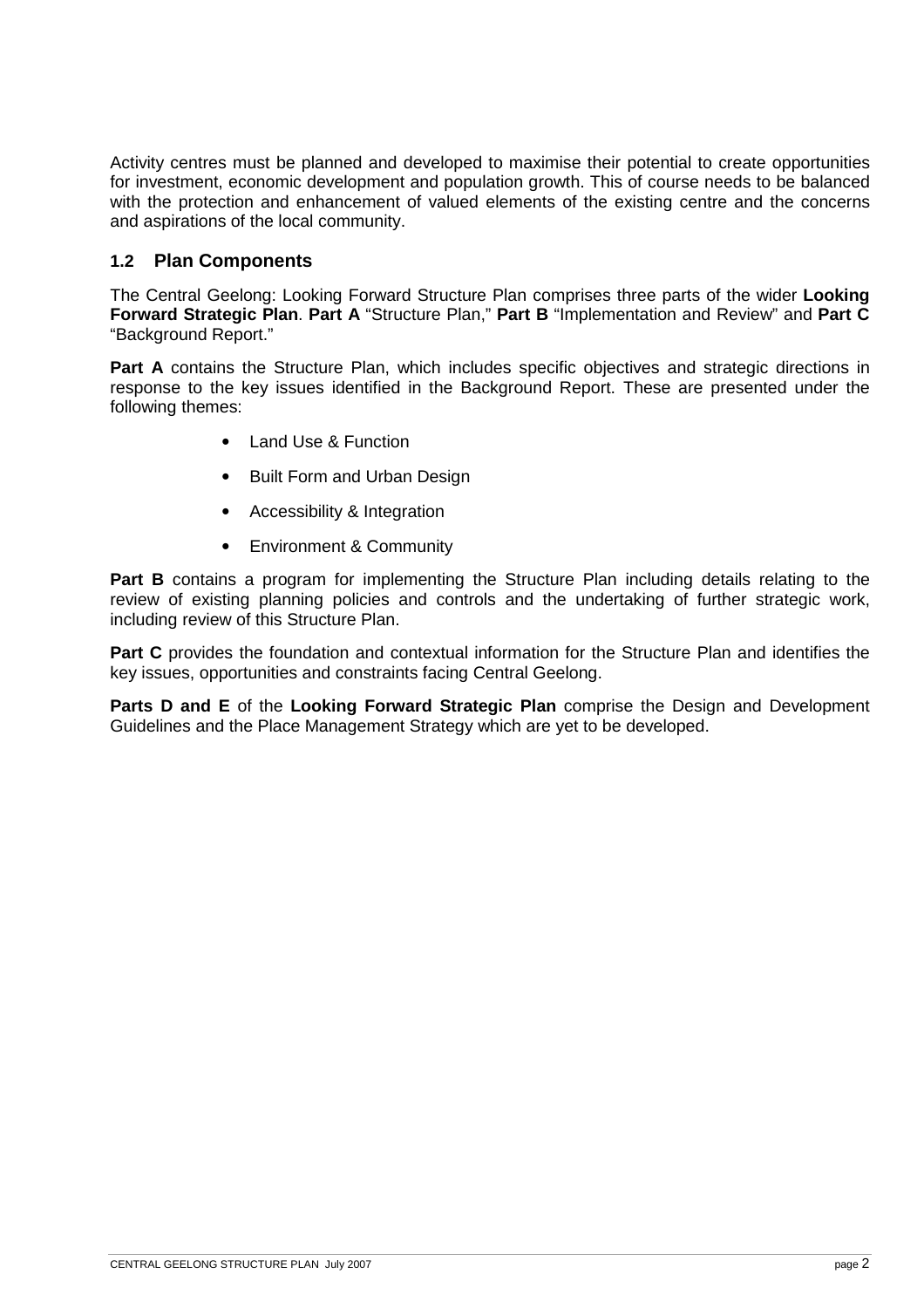## **1.3 The Subject Area**

The subject area for the Central Geelong Structure Plan is shown in the figure below. It applies to the inner city district bounded by Corio Bay, rear of York Street properties, rear of properties facing La Trobe Terrace, Carr Street, Moorabool Street, Kilgour Street, Garden Street, McKillop Street, Normanby Street, Myers Street, Orchard Street, Portarlington Road and Limeburners Road. This includes Eastern Park, the Western Wedge, the waterfront including immediate bay area, the retail and commercial core and surrounding transitional areas to residential areas. This area was selected because it takes in the key land uses and activities that define Central Geelong, and it is the focus of Geelong's business, cultural and educational, and leisure activities. The boundaries are logical geographic boundaries and generally accord with Australian Bureau of Statistics Census Collection District boundaries to enable the collection and analysis of data.

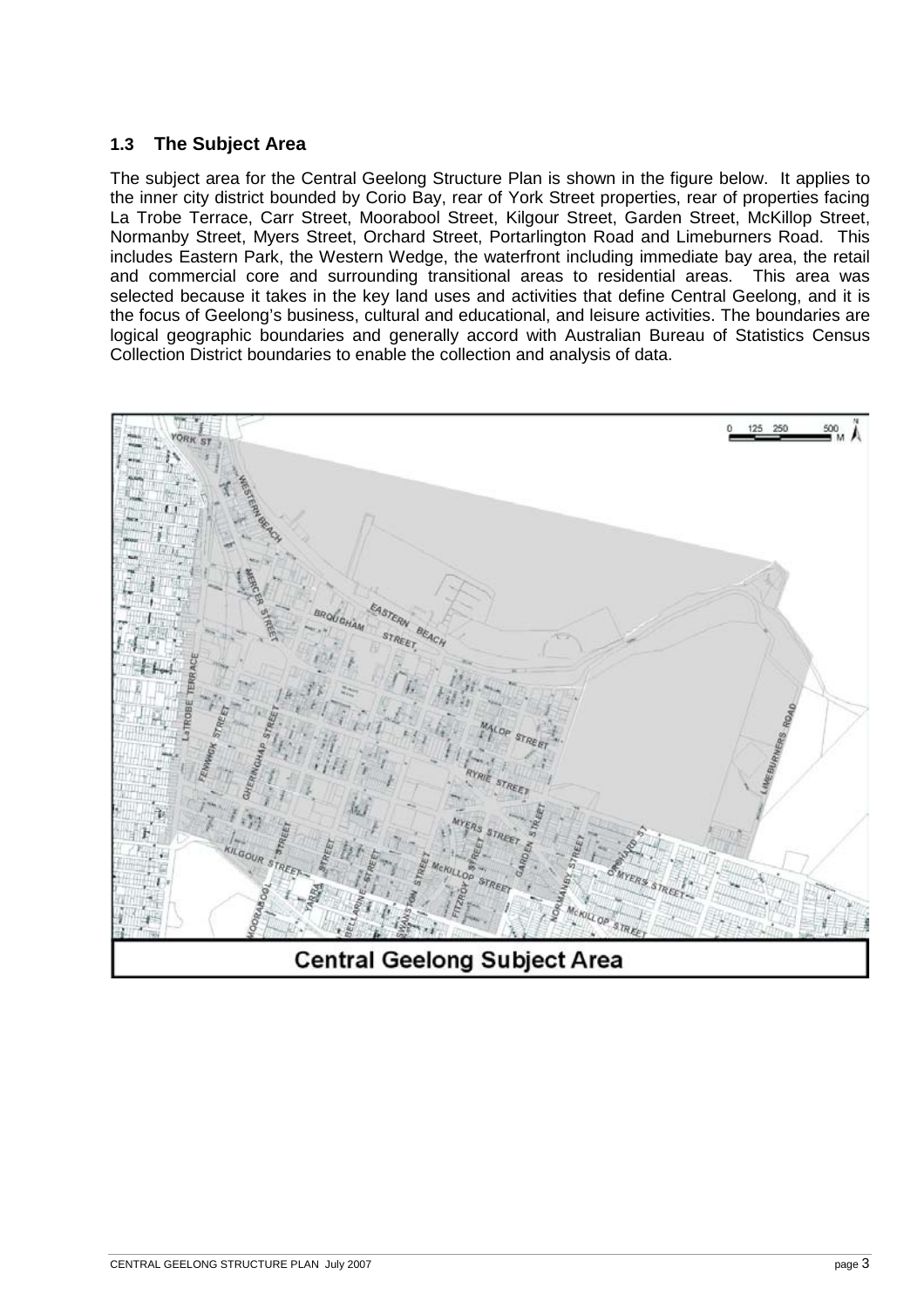## **2 VISION STATEMENT AND DEVELOPMENT POTENTIAL**

The vision for Central Geelong has been set with a 20-year timeframe in mind. The vision has emerged through workshops convened by Council and attended by councillors, local business people, community representatives and government agencies.

The vision for Central Geelong is:

*"Geelong is an international Waterfront city. It has world-class facilities and is a highly desirable place to be."* 

The Structure Plan has the following high level objectives:

- Strengthen Central Geelong as the regions primary location for retail, professional and business services, employment, tourism, cultural, entertainment and medical activities.
- Consolidate, strengthen and protect the strategic land use precincts and support the incremental expansion of the medical health and the arts, culture and education clusters of activity.
- Increase the range of visitor activities on the waterfront and enhance its visual appearance as Central Geelong's most iconic feature.
- To encourage innovative and contemporary architecture, that complements the existing heritage and waterfront character, retains and shares key views, and incorporates ecologically sustainable design principles.
- To maximise the overall intensity of development, including increased business activity and employment, mixed use development and residential densities, while providing required community infrastructure and protecting residential amenity.
- Encourage intensification of people-based activity and activation of street edges, particularly on identified key pedestrian routes and linkage opportunities.
- Develop a movement network within Central Geelong that is efficient, legible and convenient, while promoting public transport use and prioritising pedestrian comfort and safety.
- Ensure an attractive, active and safe pedestrian environment that strengthens the visual and functional linkages from the retail core to the waterfront and to Geelong Station.

During 2005 Council worked with VicUrban and other State Government departments to establish a set of development targets to guide the urban renewal project for Central Geelong under the Transit City program.

|                               | Current State (2005) (approx.) | <b>End State (2025)</b> |
|-------------------------------|--------------------------------|-------------------------|
| <b>Residential population</b> | 3,993 persons                  | 8,000 persons           |
| <b>Workers</b>                | 12,000 persons per day         | 18,000 persons per day  |
| Visitors*                     | 20,000 persons per day         | 30,000 persons per day  |
| <b>Overnight stays</b>        | 300 persons per night          | 500 persons per night   |
| <b>Station usage</b>          | 2,600 persons per day          | 5,000 persons per day   |

<sup>\*</sup> Note: the term 'visitors' has its broader meaning and includes local and regional visitation for the use of retail and other services/activities. It is hoped in future to undertake a greater level of analysis to determine local and non-local based visitations.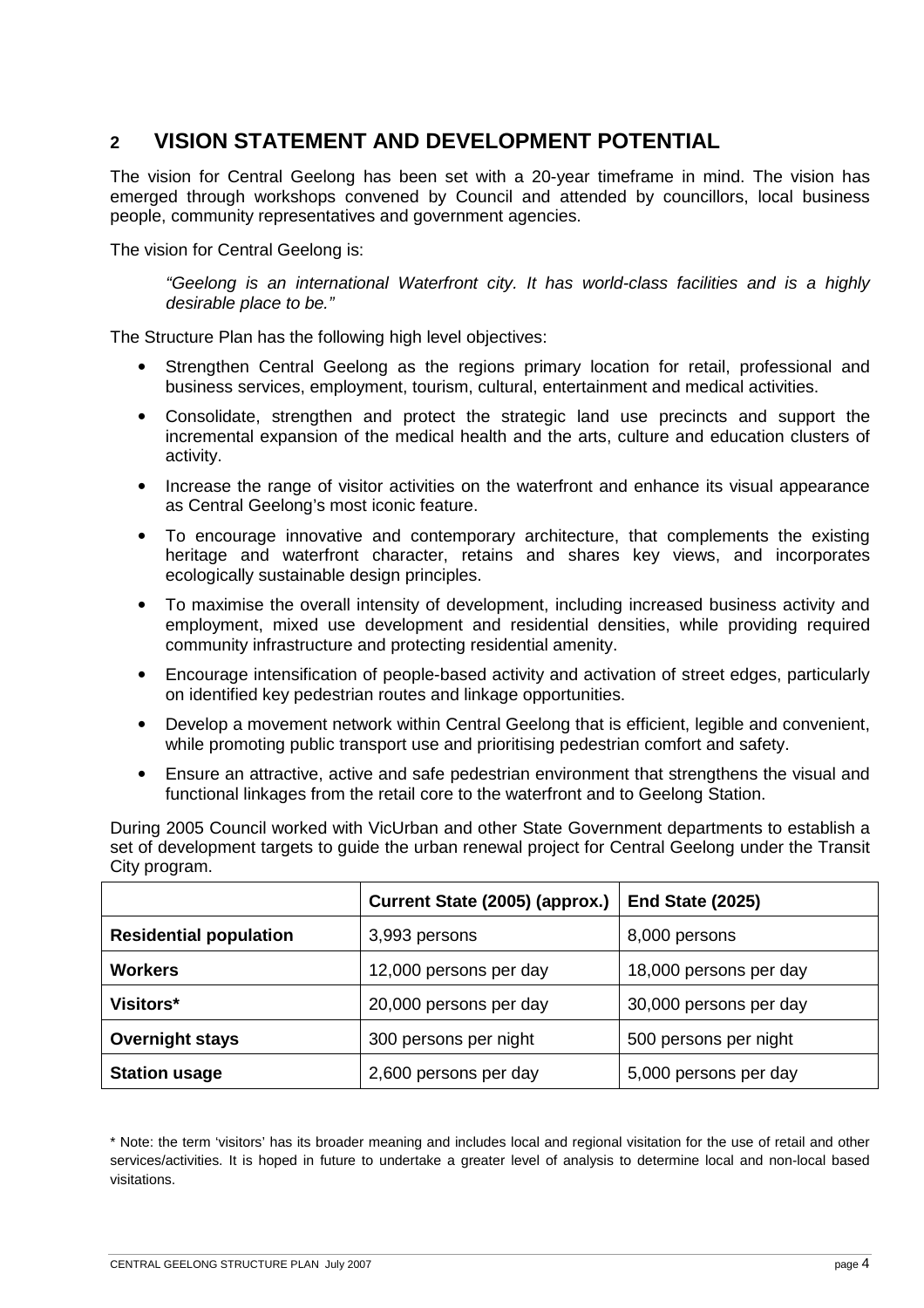The Structure Plan provides a framework for the growth and development of Central Geelong over the next 20 years and beyond. It is consistent with the development targets and the vision that has been set for Central Geelong.

To facilitate this outcome a clear strategic direction is required to facilitate development. The current planning control regime needs to be reviewed to better facilitate mixed use development in Central Geelong and provide key stakeholders (the Council, community, developers and investors) with a high degree of certainty and clarity about the approvals process for projects that are consistent with the vision and objectives for Central Geelong as described in the Structure Plan. Of course, this must be subject to the demonstration of design excellence. As part of the implementation of the Structure Plan, a range of policies, zoning and overlay control mechanisms will be developed to promote and facilitate preferred development.

Clear strategic direction is required to guide and facilitate preferred development in all areas of Central Geelong. However, informed by developer interest, some areas appear to have greater development potential than others. Central Geelong contains a number of significant sites that have high level of development opportunity, these include sites that provide:

- Intensification of people-based activity and activation of street edges as a priority.
- The opportunity to accommodate a building of substantial scale (subject to compliance with design criteria).
- Access to good public transport and the main road network.
- Convenient access to shops, restaurants and parkland.
- The ability to capture views to Corio Bay without compromising view sharing from other sites.
- Opportunities to enhance existing uses and quality of buildings.
- Consolidated ownership patterns.

Such sites are the city's most outstanding opportunities for larger scale redevelopment and include (but are not limited to) sites identified as strategic sites as shown on the Nominated Strategic Sites plan. Development opportunities still exist on other sites in Central Geelong and will be considered on their merits in accordance with planning policies and controls.

In the short to medium term, the locations most favoured for development will be those close to the Waterfront and within the Western Wedge (north-west area of Central Geelong centered on Mercer Street).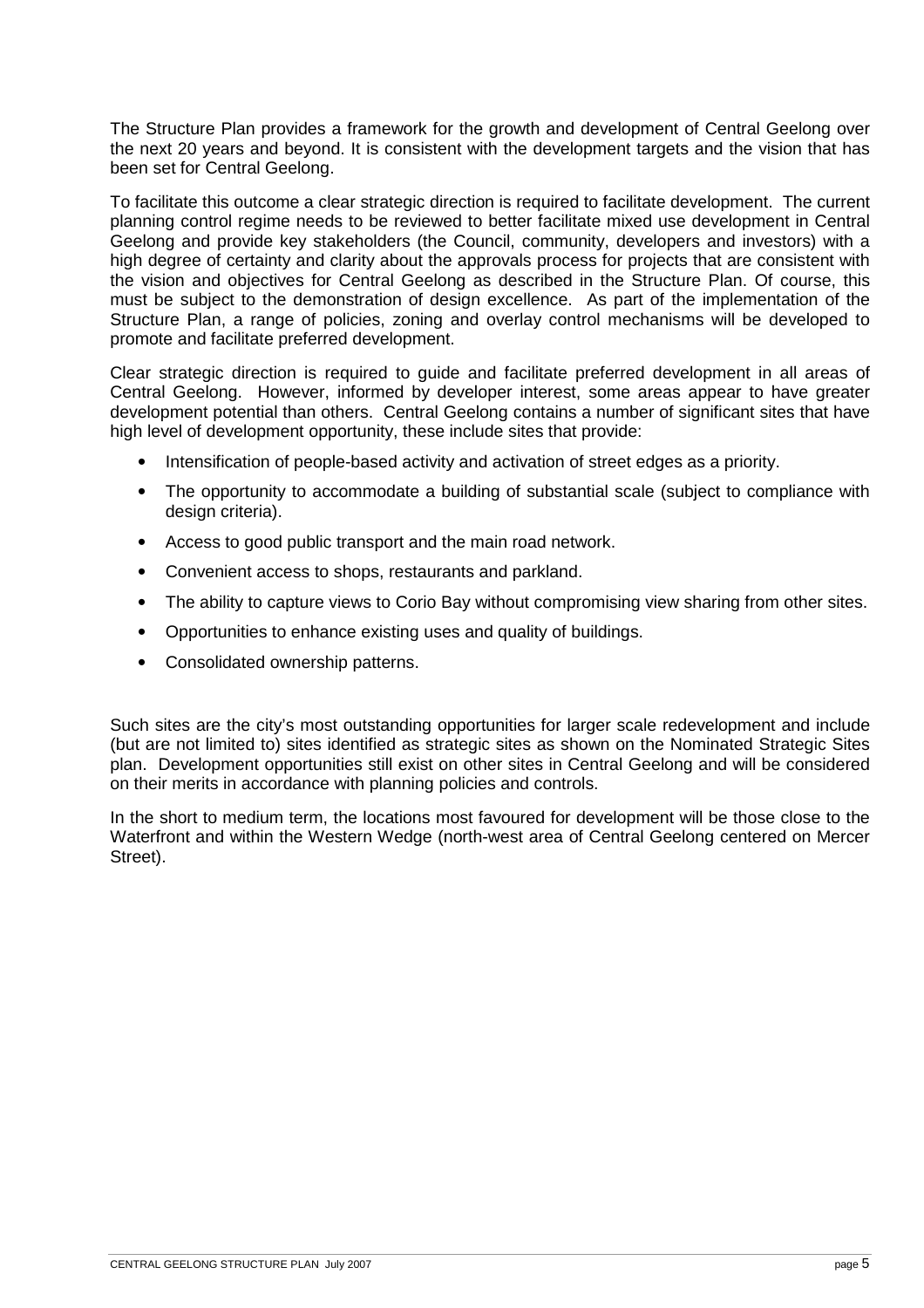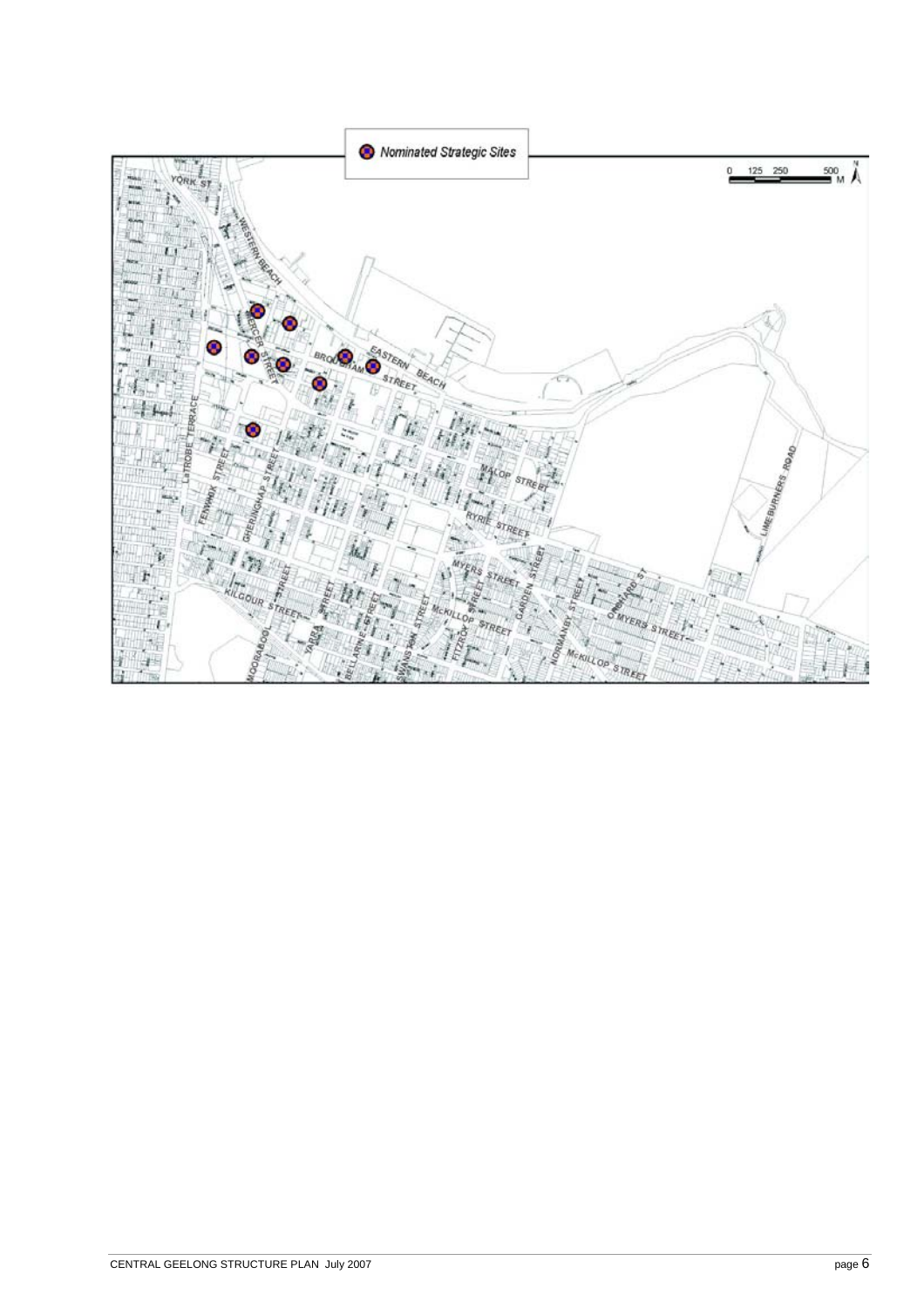## **3 OBJECTIVES AND STRATEGIC DIRECTIONS**

Specific objectives and strategic directions have been prepared to provide guidance on four important themes associated with the revitalisation of Central Geelong.

## **3.1 Land Use and Function**

#### **3.1.1** *Land Use and Function Overview*

The Structure Plan supports the introduction of new land uses and activities providing opportunities to create better linkages and connectivity between the important nodes within Central Geelong: the core retail area, the Waterfront, the Western Wedge and station; and the education and cultural arc (as shown on the Structure Plan). The Structure Plan establishes a framework where Central Geelong can develop as a series of loosely defined mixed use precincts that function as a coherent whole.

To achieve the desired outcomes for Central Geelong it is essential to concentrate people-intensive land uses in locations where they can benefit from existing facilities, infrastructure (particularly public transport) and amenities. To attract major new residential and commercial development it is imperative that opportunities be created in locations that will be attractive to investment capital and the market. Major new development projects will be encouraged in locations where they will deliver most benefit in relation to factors such as public transport usage; attraction of visitors; activations of street frontages and the creation of business clusters.

As identified in the Background Report and the Urban Design Guidelines, the majority of buildings are below three storeys and there are numerous undeveloped sites including at grade car parking in business areas. It appears that Central Geelong has adequate land to be developed or buildings to be redeveloped, what is required is the intensification of the use of the land and consolidation and strengthening of existing land use precincts.

As outlined in the background report, existing land use, recent development approval and other strategies such as the Western Wedge Framework and the Retail Strategy has informed the preferred land use for Central Geelong.

## **3.1.2** *Land Use and Function Overall Objectives*

The key overall objectives for the land use are:

- Consolidate and strengthen existing land use precincts and encourage the expansion of activity clusters as defined in the Strategic Land Use Plan.
- Encourage and protect the primary function of each land use precinct.
- Encourage intensification of people-based activity and activation of streets and building frontages on identified key pedestrian streets and linkage opportunities as a priority.

#### **3.1.3** *Core Retail Precinct Objectives*

• Strengthen the core retail precinct of Central Geelong as the regions primary location of retail, business and entertainment facilities.

#### **3.1.4** *Core Retail Precinct Strategic Direction*

• Support retail development serving the local community and the wider region, including supermarkets, department and discount department stores, and specialty retail shopping.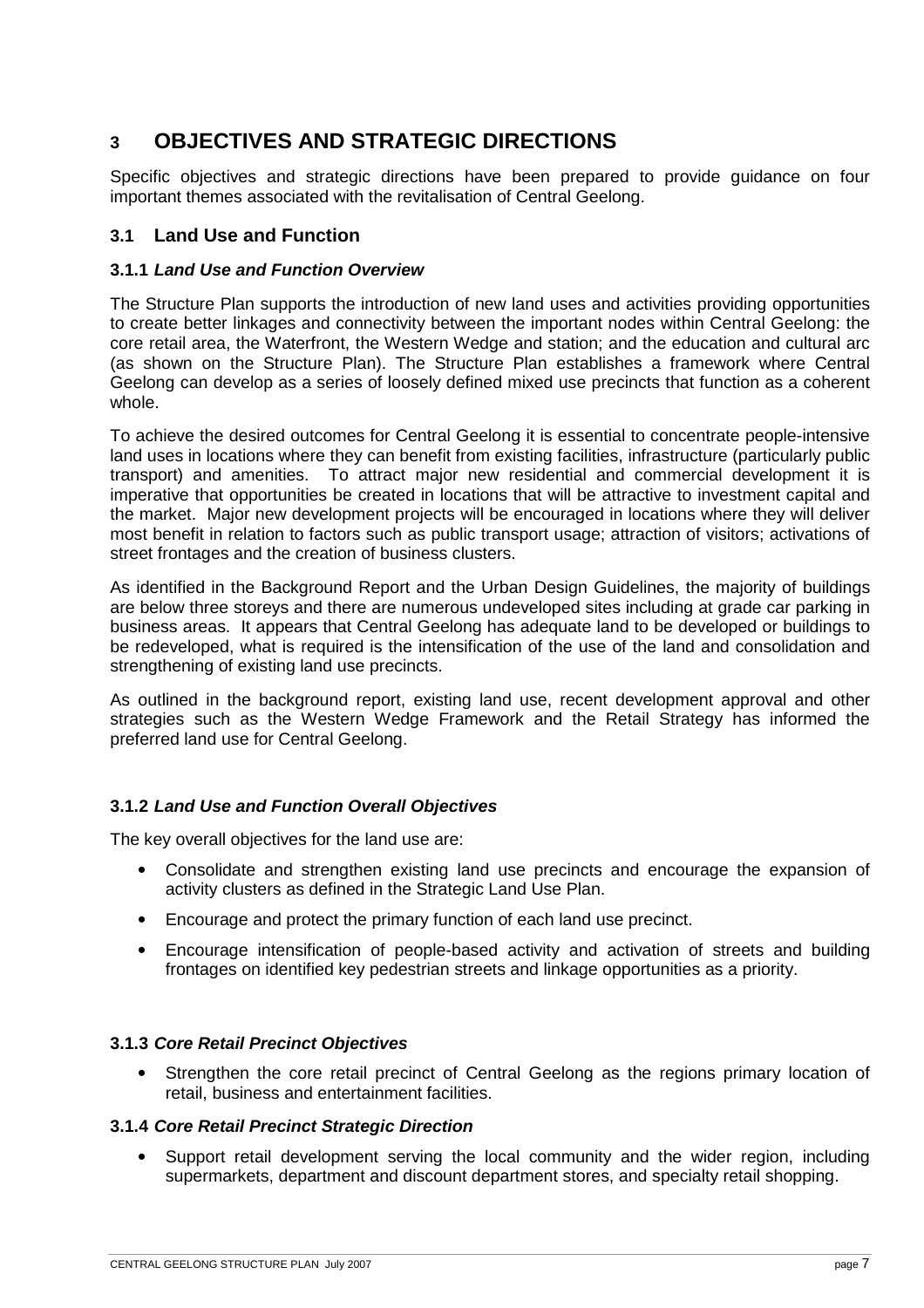- Support entertainment facilities including entertainment based retail, cinemas, nightclubs/bars and the provision of food and drink premises including restaurant dining.
- Support office and other employment uses where they have an active street frontage and complement surrounding retail land uses.
- Support accommodation uses above ground floor in new and refurbished buildings where it complements surrounding land uses and includes measures to protect the amenity of its residents.
- Support active frontages that provide for pedestrian interaction/access between the street and businesses, while minimising inactive uses, activities and operations.

#### **3.1.5** *Commercial Living Precinct Objectives*

• Strengthen the Commercial Living precinct of Central Geelong as the primary area of office and employment activity with complementary accommodation and secondary retail uses.

#### **3.1.6** *Commercial Living Precinct Strategic Direction*

- Support office and business activity including professional and business services and other employment uses.
- Support accommodation uses, including student accommodation, above ground floor in new and refurbished buildings.
- Support secondary retail functions where they do not undermine the role of the core retail area, including local convenience, bulky goods retailing, trade supplies and showroom uses.

#### **3.1.7** *Transition Precinct Objectives*

• Allow in the Transition Precinct a mix of uses to transition from the residential to business based precincts while supporting the role and amenity of the other precincts.

#### **3.1.8** *Transition Precinct Strategic Direction*

- Support medical/health related uses
- Support accommodation uses
- Support uses that retain a reasonable residential amenity
- Consider uses that do not undermine the role of other precincts

#### **3.1.9** *Waterfront Precinct Objectives*

• Strengthen the Waterfront precinct of Central Geelong as a tourist and leisure destination.

#### **3.1.10** *Waterfront Precinct Strategic Direction*

- Support speciality retail uses.
- Support accommodation uses on upper floors
- Support tourist, lifestyle and entertainment activities
- Support café and restaurant dining uses
- Ensure development over water maintains and enhances public access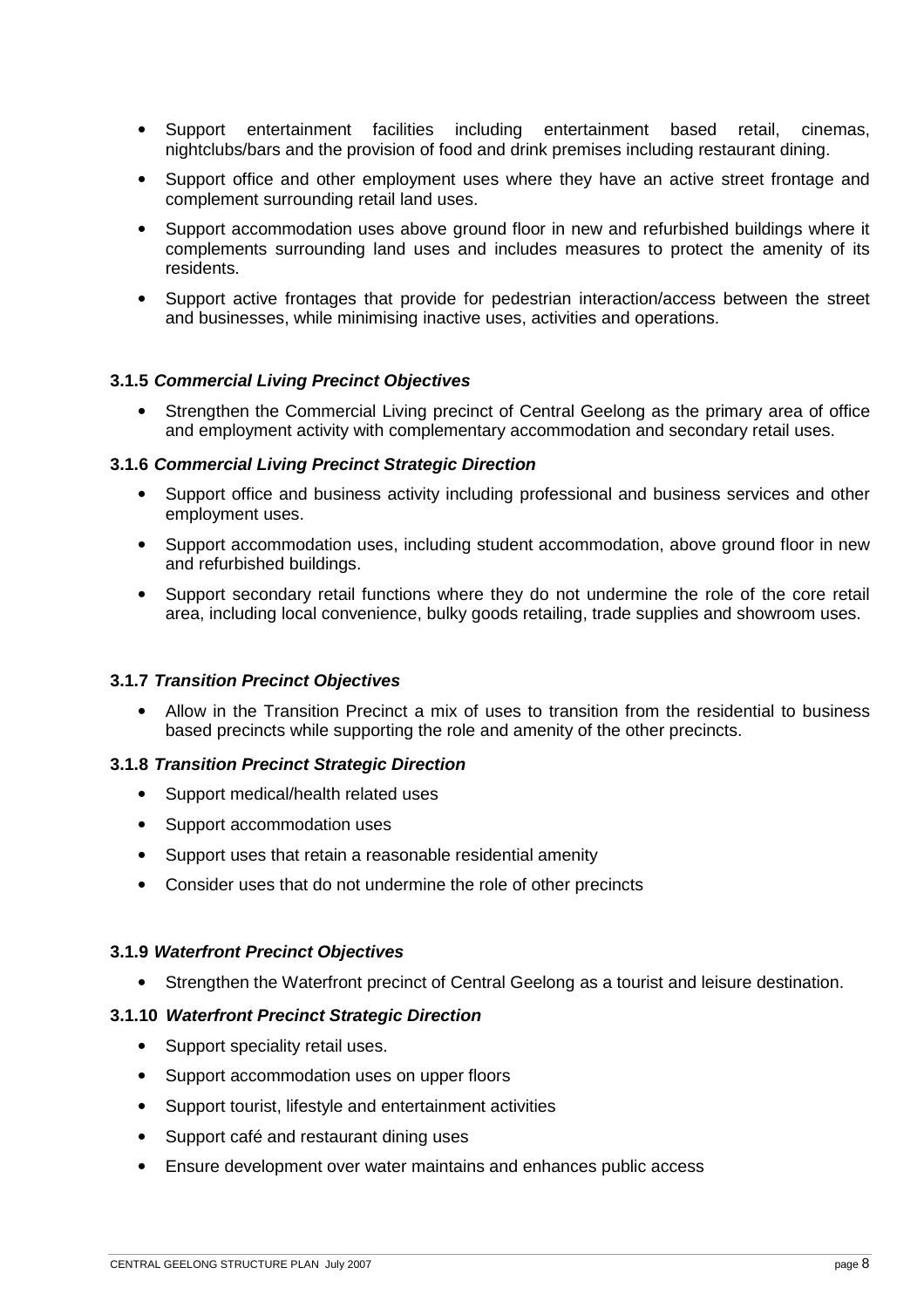### **3.1.11** *Residential Precinct Objectives*

• Strengthen the Residential Precinct of Central Geelong as a location of inner city living.

#### **3.1.12** *Residential Precinct Strategic Direction*

- Support residential uses.
- Support medium density housing, to take advantage of the proximity of employment, shopping and recreational facilities.
- Support the retention of residential amenity and character.
- Limit non-residential uses that would have an adverse impact on residential amenity or that are encouraged and are more suitable in other precincts.

### **3.1.13** *Eastern Park Precinct Objectives*

• Protect and enhance Eastern Park as a high quality inner urban park environment, having heritage significance and critical connection with the residential, business and waterfront areas of Central Geelong.

### **3.1.14** *Eastern Park Precinct Strategic Direction*

- Ensure the protection of identified heritage features, buildings and landscapes.
- Support community based activity and attractions.
- Support improved access and use of the park.
- Support leisure facilities that increase the use of the park
- Limit development that would conflict with the use of the land as a park and/or dominate the landscape setting.

#### **3.1.15** *Medical Health Activity Cluster Objectives*

• Strengthen and expand the Medical Health Activity Cluster of Central Geelong as the regions primary location of Medical/Health and related facilities.

#### **3.1.16** *Medical Health Activity Cluster Strategic Direction*

- Support medical/health uses, including patient treatment, medical based retail and research facilities.
- Support uses that provide allied and directly related services where they do not undermine the function or future expansion of the primary Medical/Health facilities.
- Support medical/health uses within the area between the two distinct clusters of activity.

#### **3.1.17** *Arts, Civic and Education Activity Cluster Objectives*

• Strengthen and expand the Arts, Civic and Education activity cluster of Central Geelong as areas of art, learning and civic activities

#### **3.1.18** *Arts, Civic and Education Activity Cluster Strategic Direction*

• Support culture based activities, including the development and exhibition of art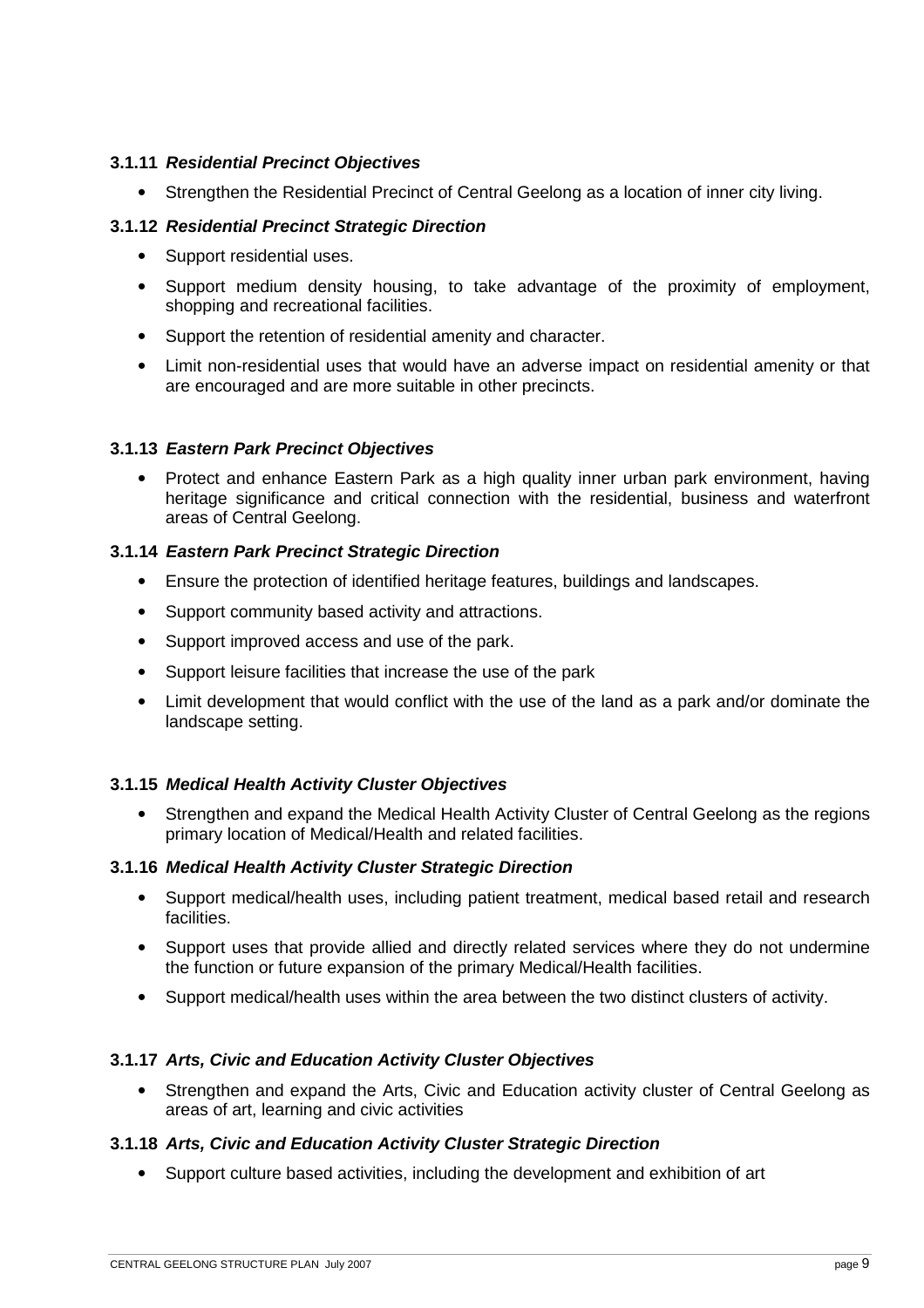- Support and consolidate civic functions that serve the local and regional community
- Support education, training and learning uses.
- Support retail and office uses that are associated with the art and education function
- Support auditorium facilities for public gatherings, including a convention centre.
- Prepare and implement the Geelong Cultural Precinct Masterplan.

The preferred land uses by precinct and clusters are identified below in the Central Geelong Strategic Land Use Plan:



As the above plan demonstrates the general structure of Central Geelong is a central retail core that includes enclosed shopping centres, street based retail stores and food retailing. This is surrounded on most sides by office and secondary retail uses. Further to the south, east, south-west and northwest is a transition area that includes mixed uses and institutional buildings, before the outer areas which are predominantly residential areas. Eastern Park, including the Geelong Botanic Gardens is at the eastern edge of Central Geelong. The waterfront precinct, including the water and adjacent land, is a key destination and icon that forms the northern edge of Central Geelong.

The plan also recognises the clustering of like activities, in the Medical/Health cluster and the Arts, Civic and Education cluster. These sit above and transcend the underlying land use for each precinct.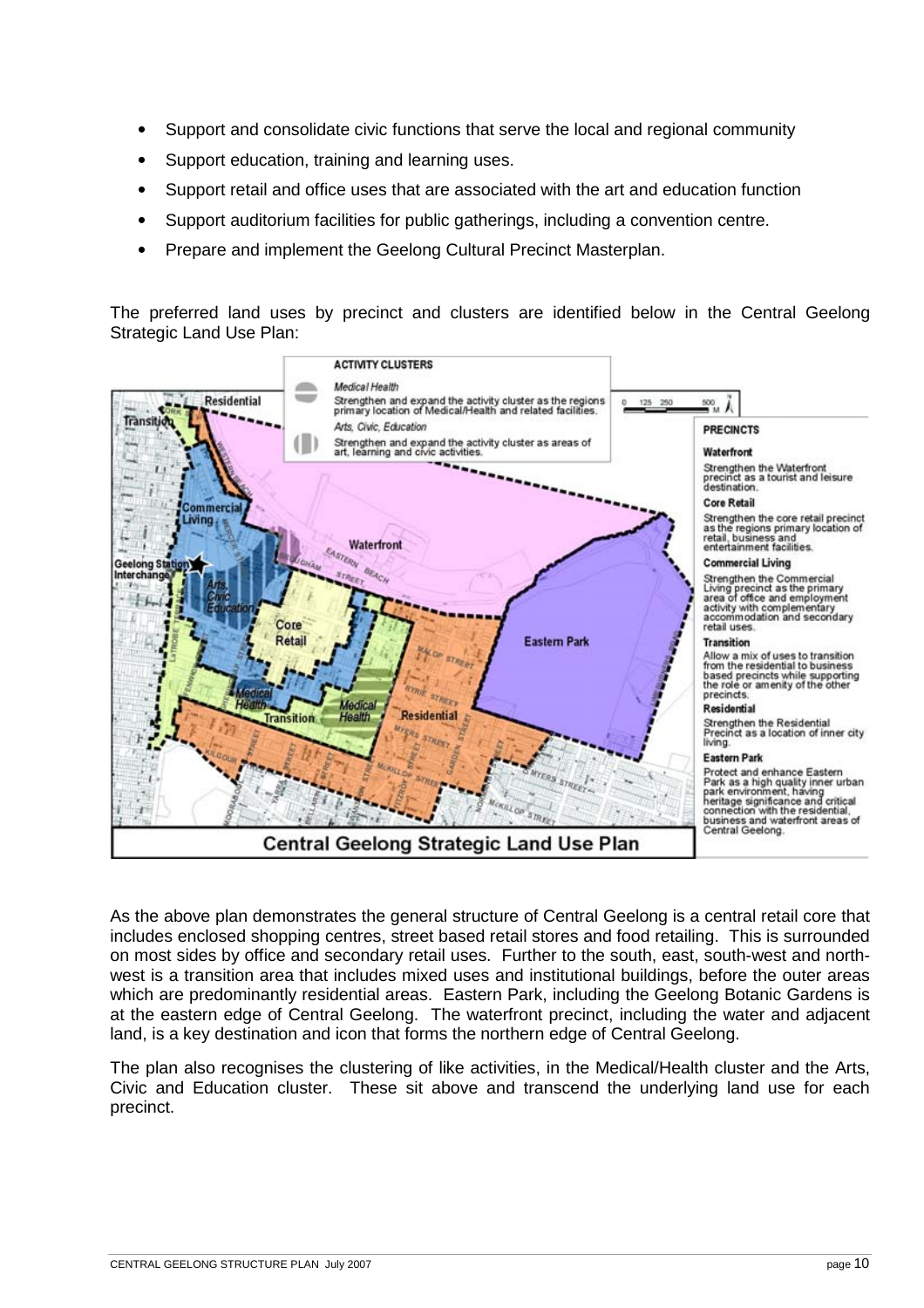## **3.2 Built Form and Urban Design**

#### **3.2.1** *Built Form and Urban Design Overview*

Central Geelong is characterised by its low-scale built form which generally has a height of 2-3 stories in business areas, occasionally punctuated by a taller office and medical buildings. For Central Geelong to fulfil its potential as a Waterfront city of international standing, and to meet the growth targets set as part of the urban revitalisation aspirations, it will be necessary to accommodate a number of larger scale buildings in appropriate locations. The location and design of new buildings should contribute positively to the Central Geelong skyline, respect existing heritage elements and improve amenity, and not have unreasonable impacts in terms of overshadowing and wind effects. The redevelopment and revitalisation project in Central Geelong should enable the sharing of views over Corio Bay in particular.

It is also important that new development adds to the quality of the street by having active frontages and appropriate scale. Architecture should be contemporary and respectful of existing heritage buildings.

#### **3.2.2** *Built Form and Urban Design Objectives*

- To encourage innovative and contemporary architecture and design that incorporates ecologically sustainable design principles.
- To encourage new buildings to complement the existing heritage and waterfront character.
- To maximise the overall intensity of development and the retention and creation of viable development sites, while discouraging under development.
- To ensure built form retains and shares key views from within Central Geelong and from external vantage points and maintains the general step down of built form to Corio Bay.
- To protect residential amenity, including access to sun-light and views, noise attenuation and useable private open space.
- To increase pedestrian permeability and spaces.
- To require built form to facilitate preferred land use and activity.
- To require built form to facilitate preferred accessibility and integration.
- To ensure attractive, active, comfortable and safe streets and building frontages, including the retention of sun-light to key pedestrian streets and linkage opportunities.

#### **3.2.3** *Built Form and Urban Design Strategic Direction*

- Prepare a Central Geelong Design and Development Guidelines document and introduce this into the Greater Geelong Planning Scheme, to provide for greater certainty and consistency in development outcomes in Central Geelong, including preferred built form and height outcomes.
- Until the Central Geelong Design and Development Guidelines are developed, be guided by existing documents including the Waterfront Geelong Design and Development Code 1996, the Geelong Western Wedge Framework, April 2005 (updated September 2005), Guidelines for Higher Density Residential Development, Department of Sustainability and Environment (2004) and the Safer Design Guidelines for Victoria, Crime Prevention Victoria and Department of Sustainability and Environment (2005).
- Encourage verandahs on new buildings and the reinstatement of verandahs consistent with the *Geelong Verandah Study 2006*.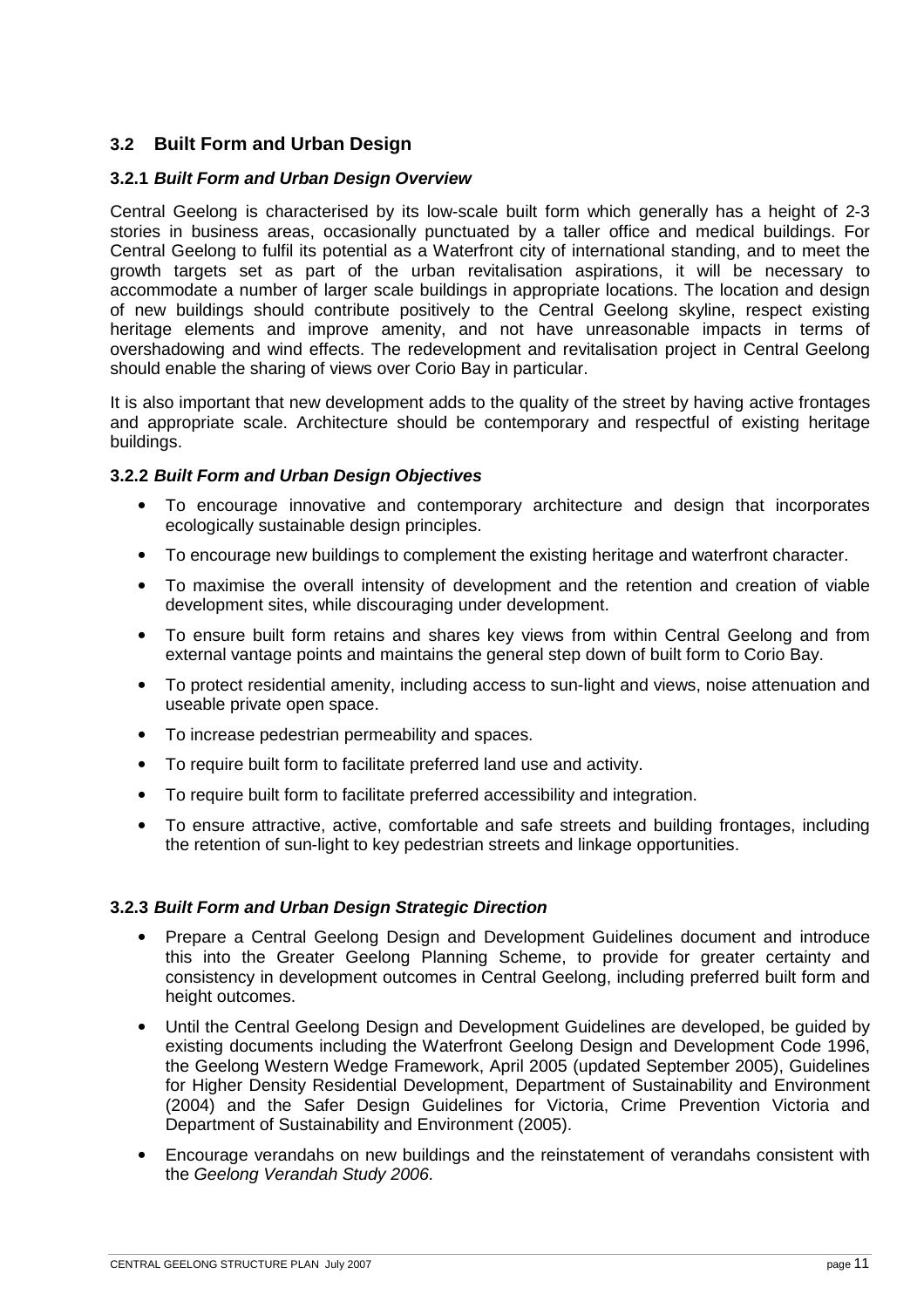- Use the established Urban Design Advisory Board to provide advice on design excellence on key projects.
- Ensure greater consideration of the existing urban context by requiring an Urban Context Report to be prepared for all significant development projects. This is to include:
	- A spatial analysis of the location.
	- Detail of the inter-relationship of the subject site to it's surrounding buildings.
	- The predominant landscape and building form.
	- Development form and rhythm.
	- Amenity and functional relationships and opportunities between the subject site and adjacent areas.
	- The proposed building in computer based 3 dimensional model.
- Ensure applications are considered against the Structure Pan by requiring as appropriate:
	- A description of how the design objectives are met.
	- For applications for any building or other structure with a finished height greater than 15 metres above natural ground level, diagrams showing the proposed building in 3 dimensional form within the context of the surrounding development, with particular reference to demonstrating how the proposal complies with the objectives of this schedule.
	- A wind assessment for development greater than 15 metres above natural ground level.
	- A report that demonstrates the use of innovative, best practice, urban design and building techniques that incorporate ecologically sustainable design principles.
	- A report that demonstrates how the new development will address environmental sustainability including response to local climate and microclimate conditions, and layouts that support good solar orientation in new buildings.
	- A report that identifies any heritage restoration works.
	- A report that demonstrates architectural design quality.
	- A report that demonstrates improvement of safety and the perception of safety by applying principles of crime prevention through environmental design.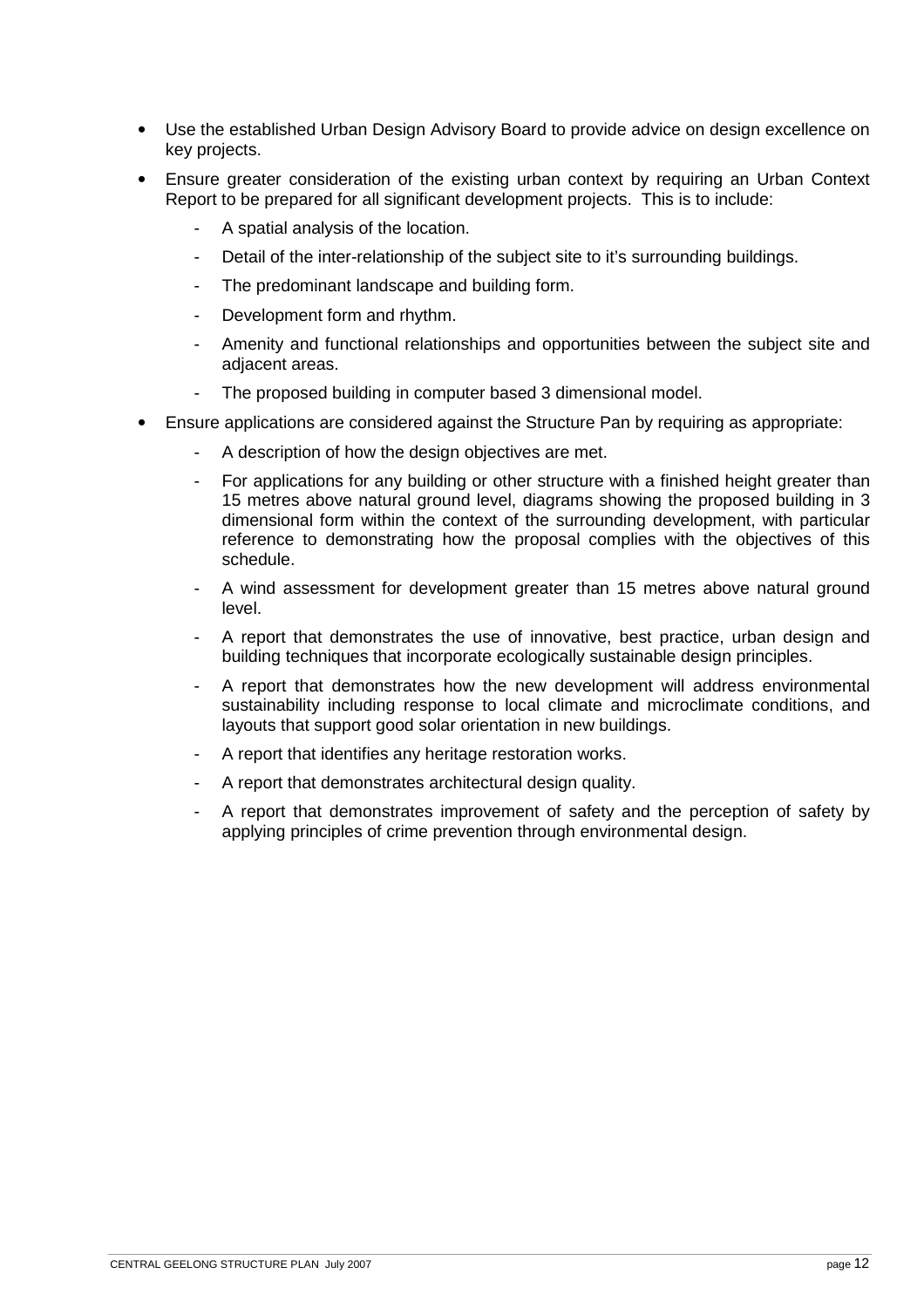## **3.3 Accessibility and Integration**

#### **3.3.1** *Accessibility and Integration Overview*

Access in Central Geelong is generally very good by virtue of the regular grid-based road layout. There are problems however with east-west traffic movements through the city and, in particular, the negative impact of freight vehicles and through traffic on the amenity of key retail streets, pedestrian amenity and business opportunities.

Central Geelong is also highly car dependent. A range of measures are needed to make walking and cycling more attractive and safer.

There is also a need to provide additional "intra-block" pedestrian connections to strengthen the physical and functional relationships between various activity nodes in Central Geelong to improve its legibility and navigability.

#### **3.3.2** *Accessibility and Integration Objectives*

- Ensure accessibility and streetscape objectives are achieved in accordance with the Accessibility and Integration Plan.
- To develop a vehicle, pedestrian and bicycle network that provides efficient movement to and within Central Geelong while prioritising pedestrian comfort and safety.
- To encourage visitors to access views to the waterfront and key landmarks.
- To provide and promote a legible, safe and convenient access network.
- To encourage the use of public transport, walking and cycling.
- To minimise the occurrence and impact of through traffic.
- To provide for intimate and interesting pedestrian accessways.
- To increase pedestrian permeability and spaces.

#### **3.3.3** *Accessibility and Integration Strategic Directions*

- Support Geelong Train Station as the regions primary train station and travel interchange.
- Designate primary movement networks for each modal type, which responds to topography, land uses, destinations, safety etc.
- Through signage, line marking, information sharing etc assist way finding by providing and promoting a legible, safe and convenient primary movement network.
- Encourage pedestrian movements to have priority within the core retail area.
- To ensure movement networks connect key destinations and precincts, including Geelong Train Station, core retail precinct and the waterfront.
- Attain mid block pedestrian connections, extending existing laneways and access through buildings particularly large enclosed shopping centres.
- To reduce through vehicle traffic through the waterfront and core retail precinct.
- Manage traffic volumes to avoid conflict between through traffic and associated amenity impacts.
- Improve pedestrian environment along Mercer Street, particularly between Brougham Street and Railway Terrace.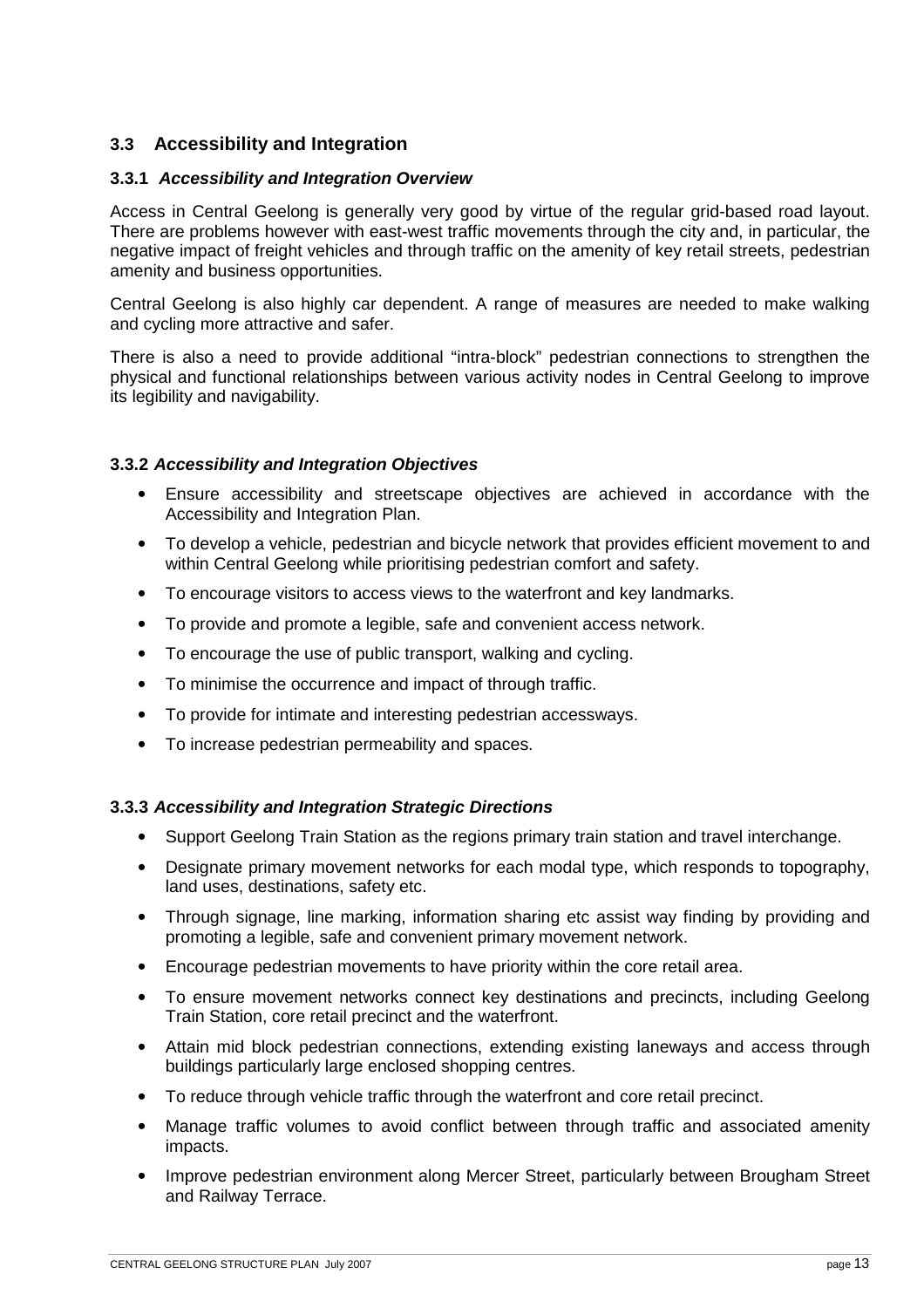- Improve pedestrian linkages between the Gordon TAFE and Johnstone Park by reducing the traffic function of Fenwick Street.
- Improve pedestrian linkages between the Geelong Station and the Gordon TAFE and Johnstone Park by reducing the traffic function of Railway Terrace.
- Strengthen east-west pedestrian connectivity between the Geelong Station and the core retail area through the enhancement of Brougham St, Bayley Street and Corio Street.
- Establish and improve north-south bicycle connections through Central Geelong including the development of a primary north-south route linking the bay and the river as well as improving links between key nodes
- Differentiate pedestrian and vehicle streets through appropriate traffic calming treatments.
- Reorientate and signalise the Mercer Street, Gheringhap Street and Malop Street intersection and provide signalised pedestrian crossings.
- Provide access to new car parking off main vehicle routes to preserve amenity of local, more pedestrian-orientated streets.
- Encourage convenient access for people of limited mobility, including matching footpath and building levels.
- Provide for bus interchanges and stops that are legible, convenient and of high amenity.
- Improve the functionality of bus-bus interchanges within Central Geelong
- Provide for the convenient and timely change of travel modes.
- Encourage and input directly to the preparation of the Geelong Station Masterplan by the State Government.
- Prepare a Parking Precinct Plan for Central Geelong that is based on parking consolidation.
- Reduce levels of freight traffic through Central Geelong by promoting use of the following routes for this purpose:
	- Fyans Street, Carr Street, Bellarine Highway; and
	- Breakwater Road, Fellmongers Road, Boundary Road.
- Undertake a range of local traffic works to mitigate congestion and improve amenity, including:
	- Modify Mercer Street with widened lanes and improved pedestrian access;
	- Improve right-turn phasing at Gheringhap Street and Ryrie Street for north-east movements;
	- Improve the turning movements at Ryrie Street and Latrobe Terrace;
	- Re-orientate the Ryrie Street, Sydney Parade and Swanston Street intersection to promote through movements;
	- Improve access to Bellarine Highway at Myers Street and Ormond Road intersection;
	- Installation of 7am to 7pm clearway (Mon to Sun) in Latrobe Terrace between Mercer Street overpass and Noble Street / Kilgour Street; and
	- The conversion of Gheringhap Street, north of Corio Street, to two-way traffic.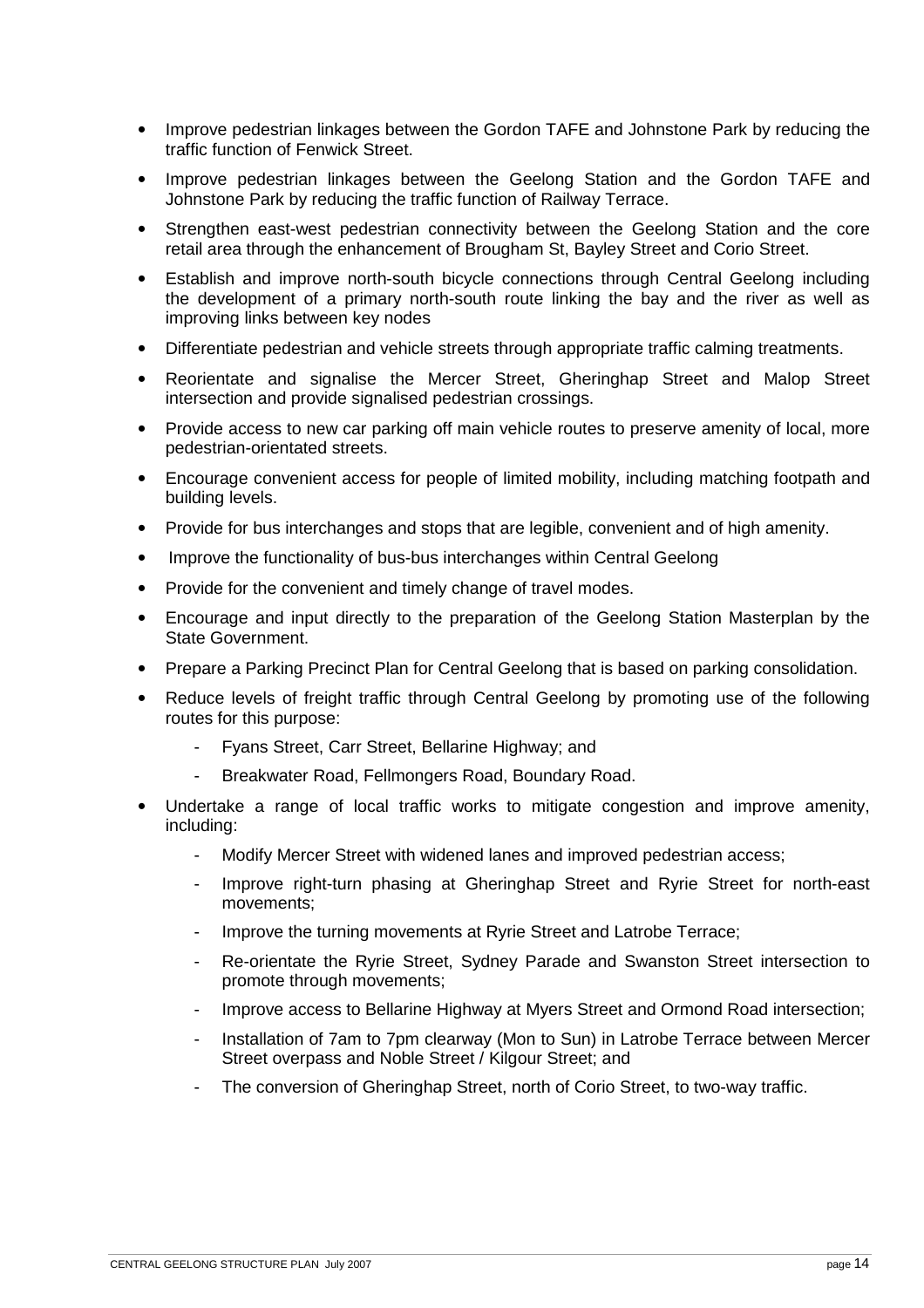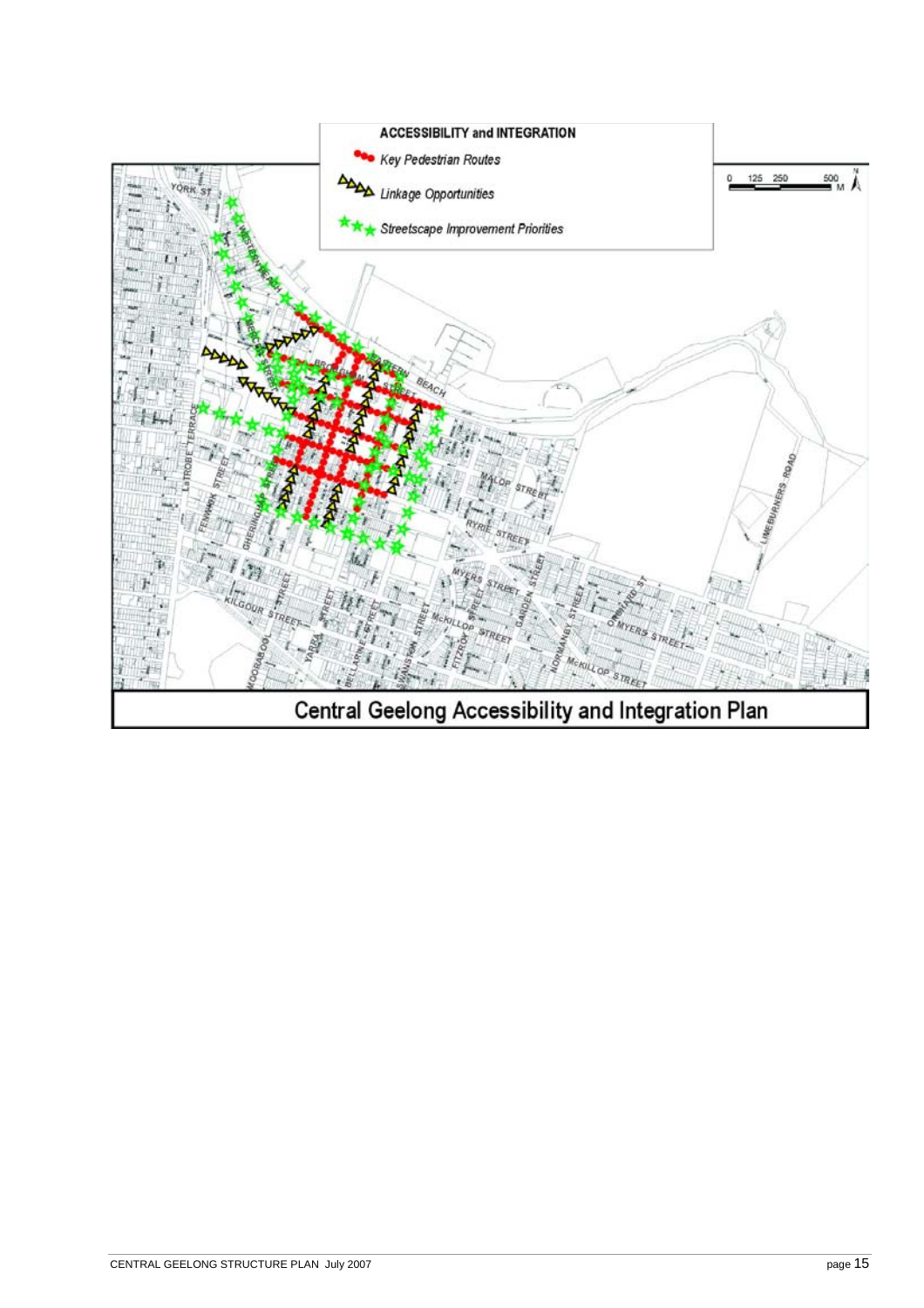## **3.4 Environment and Community**

#### **3.4.1** *Environment and Community Overview*

Central Geelong's parklands and public spaces are one of the city's greatest assets and will be pivotal to the urban renewal project. To best maximise the inherent amenity attributes to attract investment and development it is necessary to provide residential and employment opportunities in close proximity and to ensure development enhances these assets.

Central Geelong is fortunate to have a wide range of community and recreation facilities to serve the needs of the local and regional population. This is an opportunity to enhance Geelong's standing as a centre for culture and the arts. This would further increase the attractiveness of the city as a place to live and visit.

Population growth in Central Geelong will generate demand for new and additional facilities. It is important that these needs are understood and responded to in a timely way.

#### **3.4.2** *Environment and Community Objectives*

- Promote ease of access between key sites, and responsive infill development to create a highly walkable, safe, and active place.
- Strengthen Central Geelong as a place for culture and the arts.
- Increase the profile of Central Geelong as a place to live, work, visit and recreate.
- Ensure that adequate community infrastructure is in place to meet the changing and emerging needs of the City.
- Reinforce the sense of place in Central Geelong through promoting development that builds on the history and culture of the City.
- Maximise the Waterfront living and working opportunities.

#### **3.4.3** *Environment and Community Strategic Directions*

- Establish strong gateway treatments at key arrival points to Central Geelong through urban design and landscape treatments.
- Urban design streetscape works on Mercer Street to enhance the arrival experience to Central Geelong from the north-east.
- Pursue a marketing and promotional campaign to raise Geelong's profile as a place to live and visit.
- Improve the level of activation and streetscape condition of key pedestrian streets, including Brougham, Yarra and Cunningham Streets.
- Develop public places that are flexible for a diverse range of large and intimate public events and activities.
- Celebrate and enhance Geelong's heritage buildings and places.
- Encourage the refurbishment and appearance of frontages of retail/commercial buildings on key streets including reinstatement of verandahs consistent with the Geelong Verandah Study 2006.
- Continue to reinforce Geelong's indigenous and cultural heritage through public art.
- Redevelop the arts/civic precinct focussed around Johnstone Park and to further enhance and build on the status of Central Geelong as a centre for arts and culture.
- Plaques telling of cultural and historic significance and public artworks, performances, celebrations and events to provide shared cultural experiences.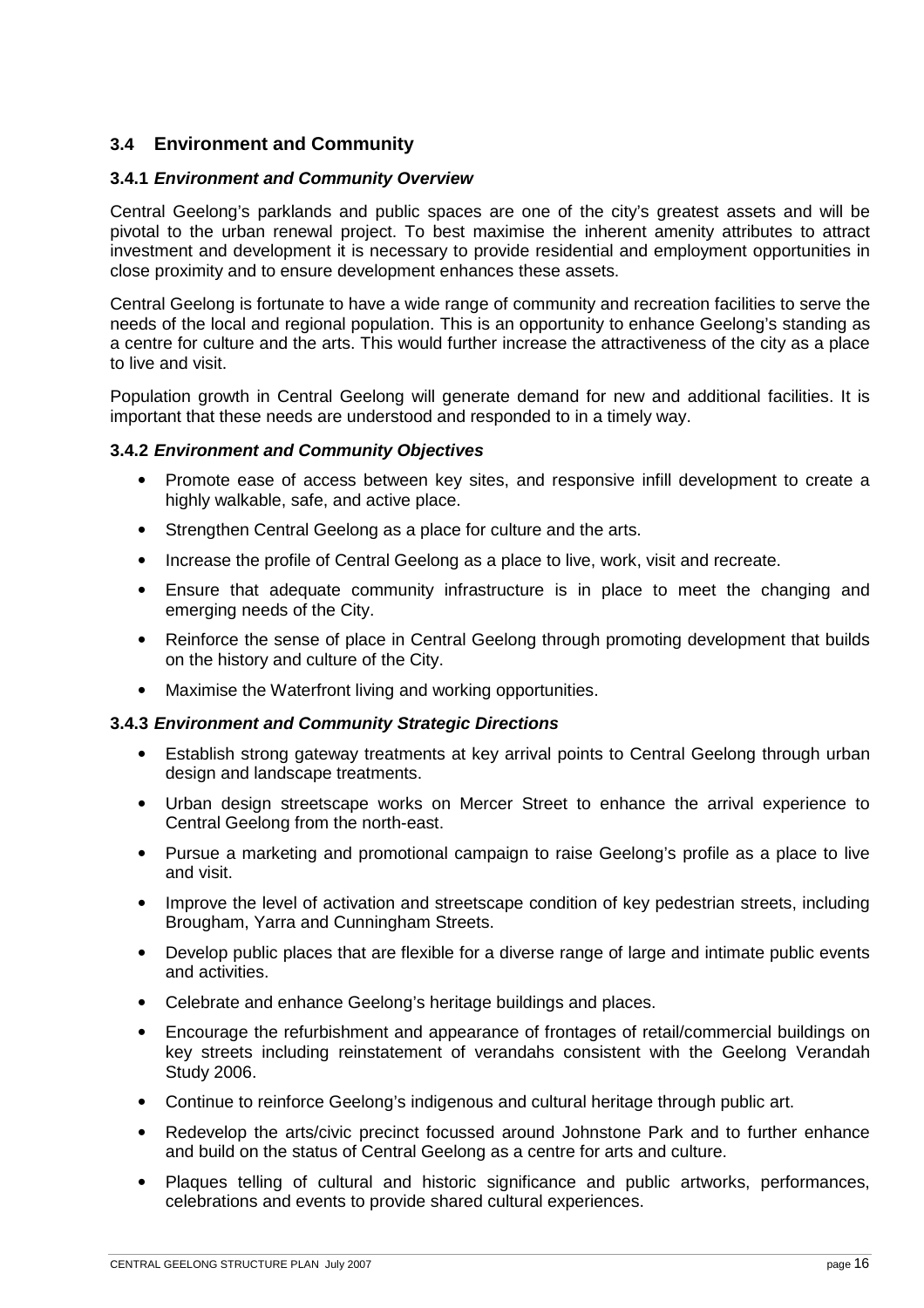- Redevelop the Yarra Street pier in a way that enables public access and increases the attractiveness of the Waterfront for recreation and leisure.
- Encourage and support sustainable approaches to development, including ESD initiatives and infrastructure to be incorporated in new buildings and urban development, water sensitive urban design, and giving priority to non car based modes and design.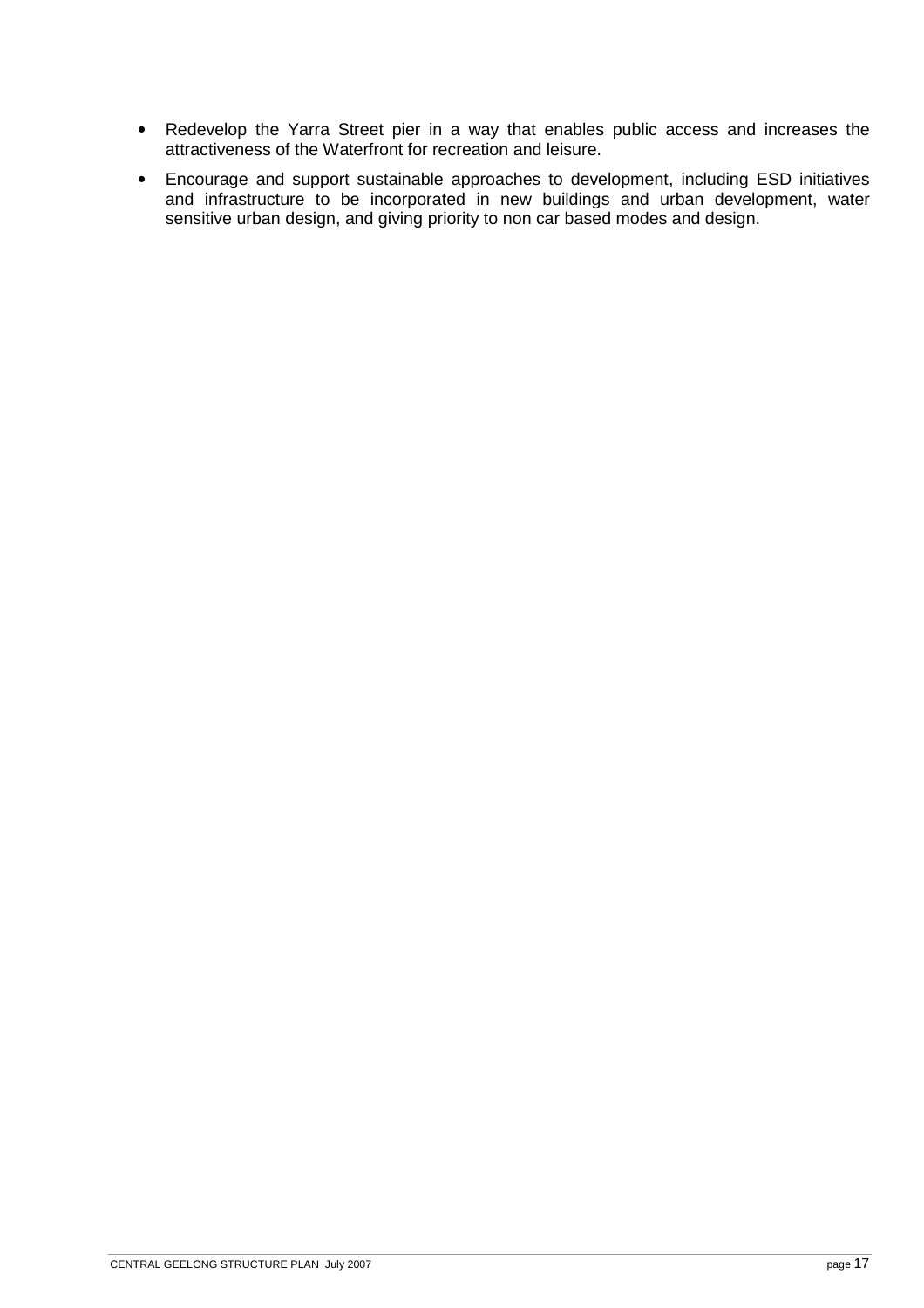## **4 CENTRAL GEELONG STRUCTURE PLAN**

The below Structure Plan is the graphic representation of key objectives and strategic directions.

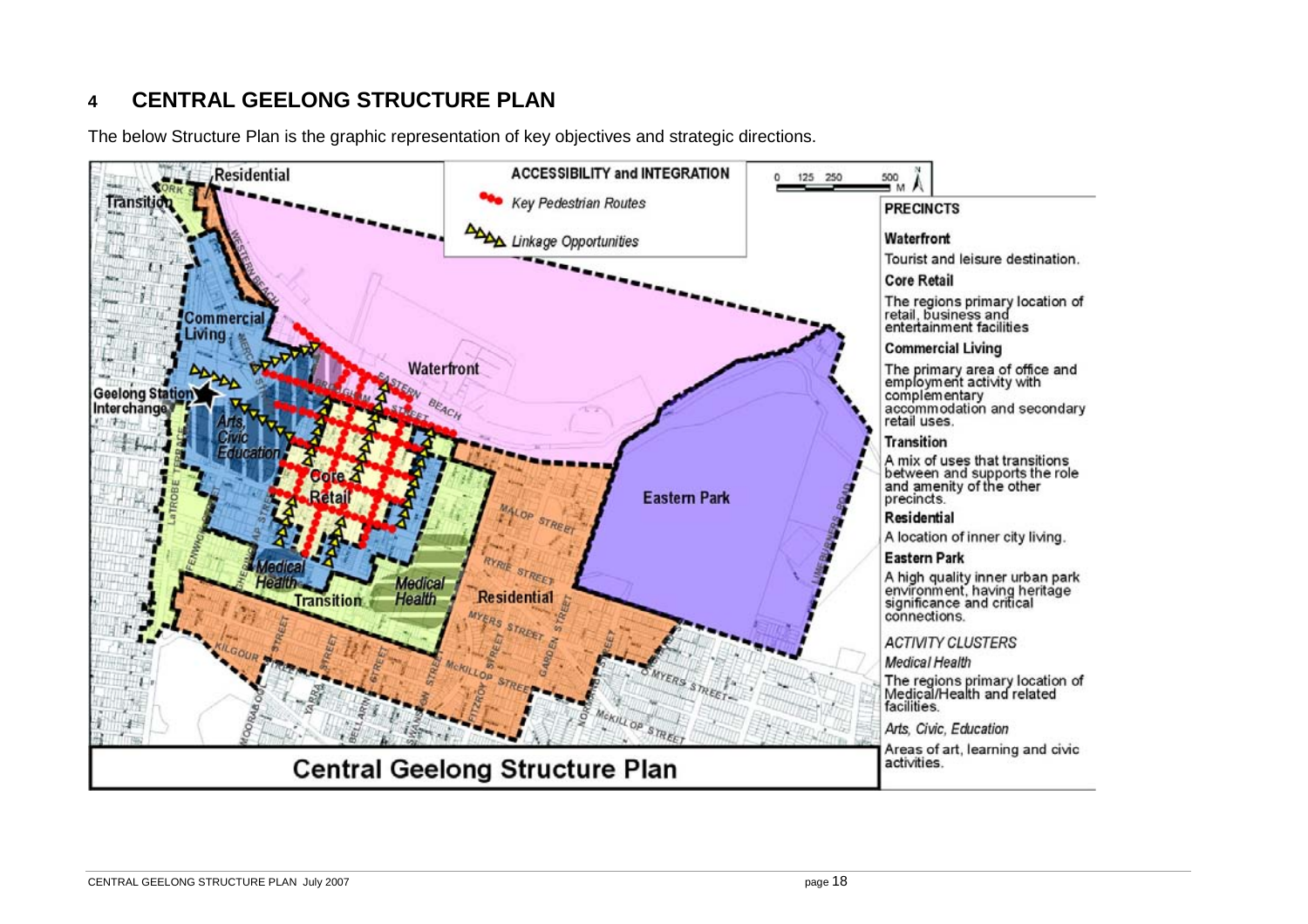# **PART B: IMPLEMENTATION AND REVIEW**

## **5 OVERVIEW**

Implementation is a critical component of the Central Geelong Structure Plan and requires the coordinated commitment of key government stakeholders, particularly Council, State Government including DSE, as well as agencies with more specific interest in matters such as transport, infrastructure or community facilities.

The Structure Plan will be implemented through a range of measures set out in the Action Plan below, including:

- Changes to planning policy and controls to give statutory weight to the Objectives and Strategic Directions.
- Key initiatives, programs and projects for Council, State Government and the private sector to assist in realising the vision and objectives for Central Geelong.
- Marketing and promotion campaigns to attract investment by raising awareness of the exceptional opportunities presented by Central Geelong as a place to live, conduct business, invest or simply visit.
- Detailing the timing and funding of specific capital works projects that flow from various Strategic Directions.

## **6 IMPLEMENTATION PLAN**

The revitalisation of Central Geelong in accordance with the vision contained in the Structure Plan will require a facilitative and enabling planning policy and control regime. This has been addressed in part through Amendment C124 which introduces a new suite of zone and overlay controls to land in the Western Wedge.

In addition to the planning control changes introduced by Amendment C124, implementation of the Structure Plan may require some further planning policy and control changes to provide strategic direction and encourage high quality development outcomes. The nature and scope of these changes will become apparent following the completion of a 'Central Geelong Design and Development Guidelines' document to be introduced in the Greater Geelong Planning Scheme.

| Using policy and the exercise of discretion | Introduce a local policy in the LPPF that reflects the<br>objectives and strategic directions of Part A of the<br>Central Geelong Structure Plan. |  |
|---------------------------------------------|---------------------------------------------------------------------------------------------------------------------------------------------------|--|
|                                             | Incorporate the Central Geelong Structure Plan in the<br>Greater Geelong Planning Scheme.                                                         |  |
|                                             | Include the Parking Precinct Plan as an incorporated<br>document in the Planning Scheme.                                                          |  |
|                                             | Include the Geelong Verandah Study 2006 as a<br>reference document in the Planning Scheme.                                                        |  |
| <b>Applying Zones and Overlays</b>          | Apply new Zone and Overlay controls for the Western<br>Wedge area in accordance with the adopted<br>Amendment C124.                               |  |
|                                             | Remove DDO14 from residential areas within Central<br>Geelong (as defined by Structure Plan area) to<br>facilitate medium density housing         |  |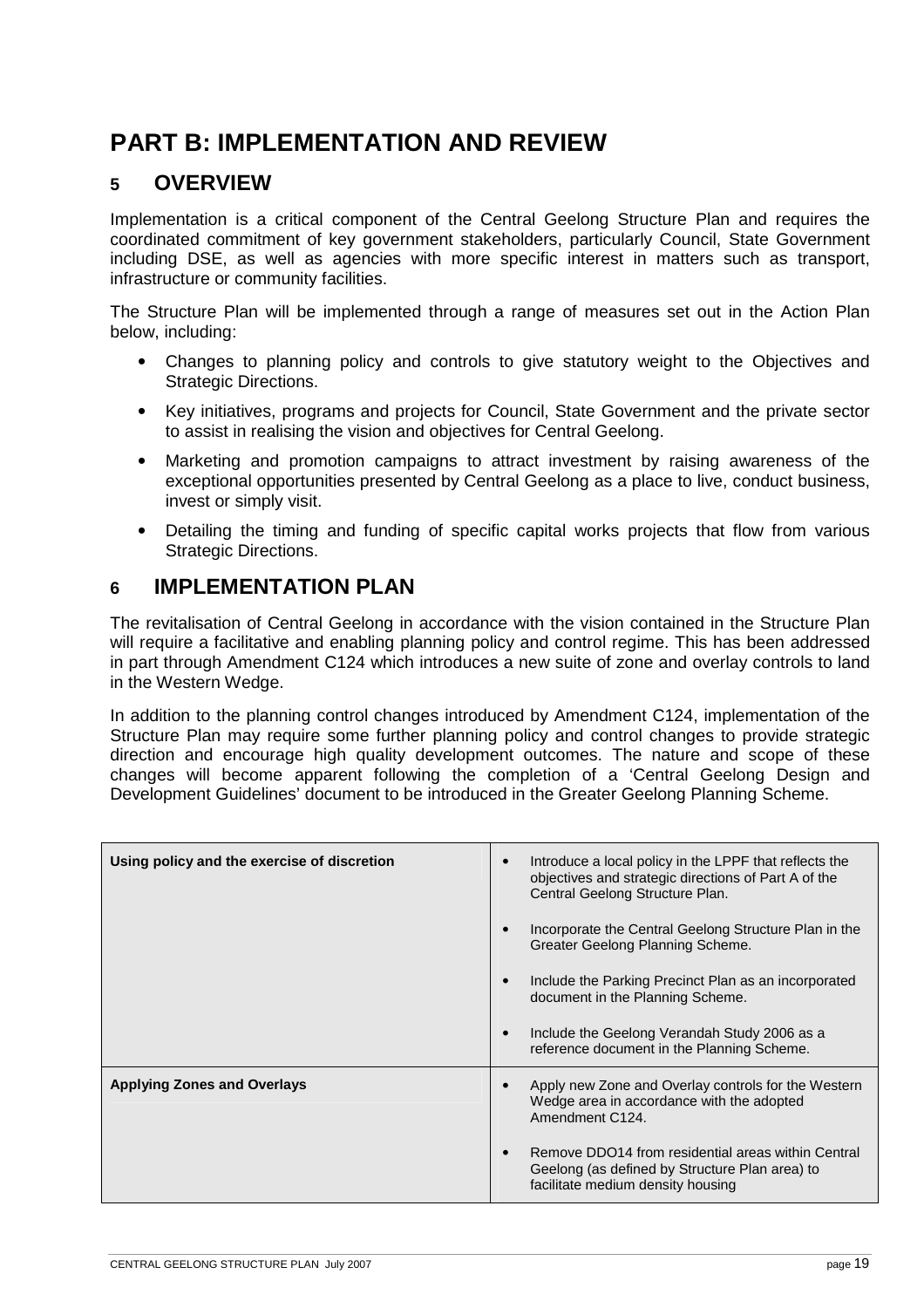|                                    | Review all zone controls in Central Geelong (as<br>defined by Structure Plan area) to ensure preferred<br>land use is facilitated.<br>Review all overlay controls in Central Geelong (as<br>defined by Structure Plan area) following the<br>completion of the proposed 'Central Geelong Design<br>and Development Guidelines' and to include<br>appropriate reference to the Geelong Verandah Study<br>2006.                                                                                                                                                                                 |
|------------------------------------|-----------------------------------------------------------------------------------------------------------------------------------------------------------------------------------------------------------------------------------------------------------------------------------------------------------------------------------------------------------------------------------------------------------------------------------------------------------------------------------------------------------------------------------------------------------------------------------------------|
| Undertaking further strategic work | Prepare a new policy document, Central Geelong<br>Design and Development Guidelines, which are to<br>apply to the Central Geelong Structure Plan area.<br>Introduce this in the Greater Geelong Planning<br>Scheme. This document is to be used as a basis for<br>reviewing existing local policies relating to Central<br>Geelong, reviewing the application and content of<br>Design and Development Overlay Schedule 2 (DDO2)<br>Prepare the Geelong Cultural Precinct Masterplan.<br>Realise the Yarra Street Pier proposal.<br>Develop a computer based 3-D model of Central<br>Geelong. |

## **7 REVIEW**

The Central Geelong Structure Plan has been prepared to guide urban growth and development over the next 20 years. Over this period, the plan will need to undergo regular review and adjustment to ensure it remains responsive to changing conditions and unforseen circumstances.

The Structure Plan should be reviewed every 3 − 5 years following its introduction into the Planning Scheme. The review should do the following:

- Assess the appropriateness of the Vision and Objectives that underpin the Plan.
- Measure achievement against the objectives.
- Assess progress on the delivery of specific actions as contained in the Action Plan.
- Report and map (as appropriate) measurable outcomes delivered under the Structure Plan.